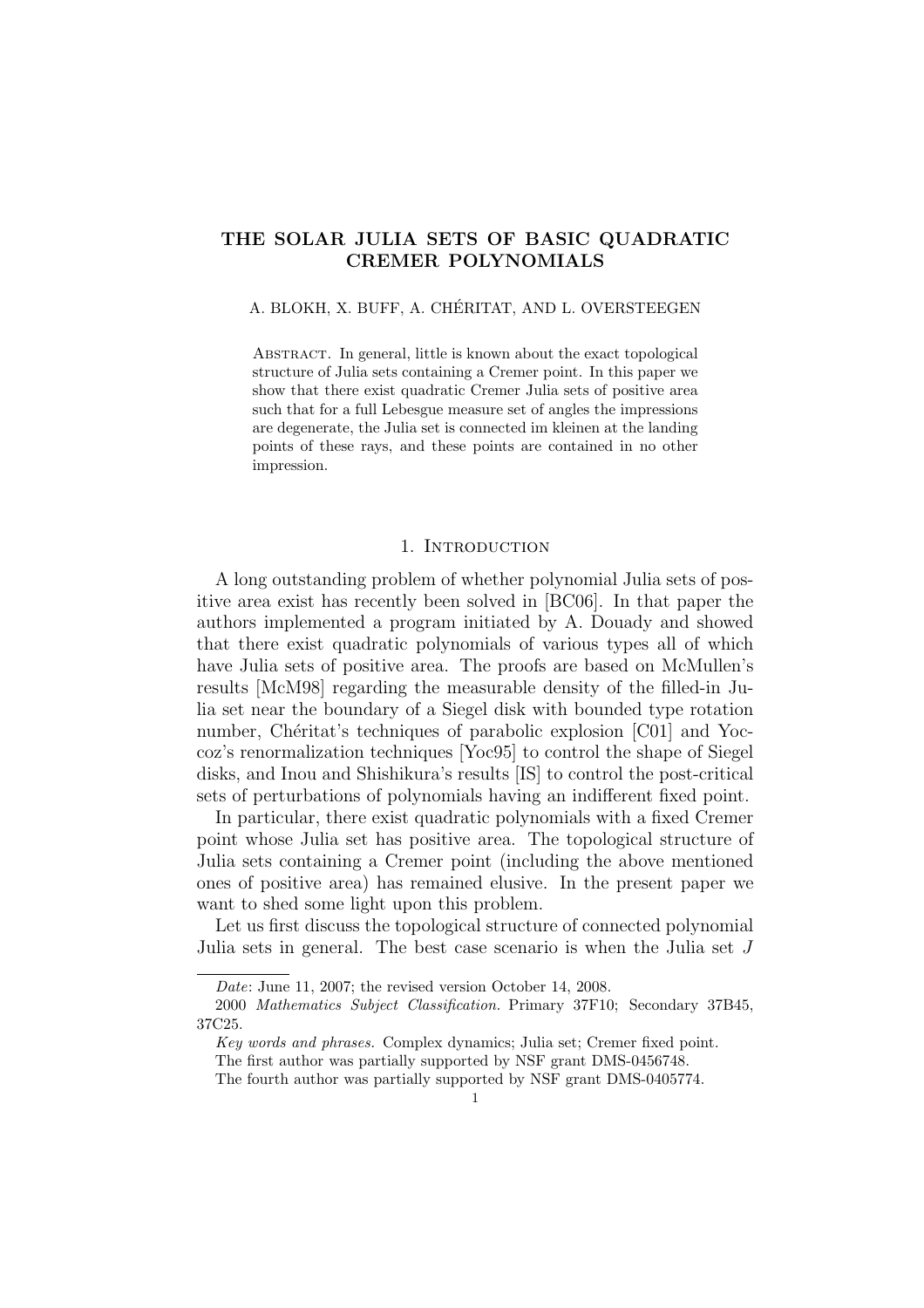is locally connected. Then J is homeomorphic to the quotient space  $S^1/\sim = J_{\sim}$  of the unit circle with respect to a specific equivalence relation  $\sim$  called an *invariant lamination*. Moreover, the factor map in this case conjugates the polynomial to the map  $f_$ ∼ induced on  $J_$ ∼ by the map  $z^d : S^1 \to S^1$  with d being the degree of the polynomial. Spaces like J<sup>∼</sup> are called below topological Julia sets while the induced maps  $f_$ ∼ on  $J_$ ∼ are called *topological polynomials*. Thus, in the locally connected case topological polynomials are good (one-to-one) models for true complex polynomials on their Julia sets.

The picture is more complicated when  $J$  is not locally connected. Still even in that case recently developed tools allow one to use topological polynomials as models (albeit not as good as above). Given a polynomial  $P$ , denote by  $J_P$  its Julia set. Call irrational neutral periodic points  $CS$ -points; a CS-point p is said to be a Cremer point if the iterate of the map which fixes  $p$  is not linearizable in a small neighborhood of  $p$ . Suppose that  $P$  is a polynomial with connected Julia set and no CS-points. In his fundamental paper [K04] Jan Kiwi introduced for P an invariant lamination  $\sim_P$  on  $S^1$  such that  $P|_{J_P}$  is semi-conjugate to the induced map  $f_{\sim_P}: J_{\sim_P} \to J_{\sim_P}$  by a monotone map  $m: J_P \to J_{\sim_P}$  (by monotone we mean a continuous map whose point preimages are connected). Then  $J_{\sim_P}$  is a locally connected model for J, and  $P|_J$  is monotonically semiconjugate to  $f_{\sim_P}$ . In addition Kiwi proved in [K04] that at all periodic points p of P in  $J_P$  the set  $J_P$  is locally connected at p and  $m^{-1} \circ m(p) = \{p\}$ . However in some cases the entire approach which uses modeling of the Julia set by means of a monotone map onto a locally connected continuum breaks down. From now on we will consider only quadratic polynomials; the critical point will be always denoted by  $c$ .

A quadratic polynomial  $P$  with a *Cremer* fixed point (i.e. with a neutral non-linearizable fixed point  $p \in J$  such that  $P'(p) = e^{2\pi i \alpha}$  with  $\alpha$  irrational) is said to be a *basic Cremer polynomial*, and its Julia set is called a basic Cremer Julia set (in this case we always denote the Cremer fixed point of  $P$  by  $p$ ). The main result of a recent preprint [BO06b] is that if P is a basic Cremer polynomial then any monotone map  $m: J_P \to A$  with  $m(J_P)$  locally connected must collapse all of  $J_P$  to a point. Hence studying the topology of basic Cremer Julia sets requires new tools (see, e.g., the fundamental papers [Per94] and [Per97] by Perez-Marco); some tools here are provided by continuum theory and developed in [GMO99] (in which results of [Yoc95] were used) and further in [BO06a]. Before introducing them let us have an overview of a few known results.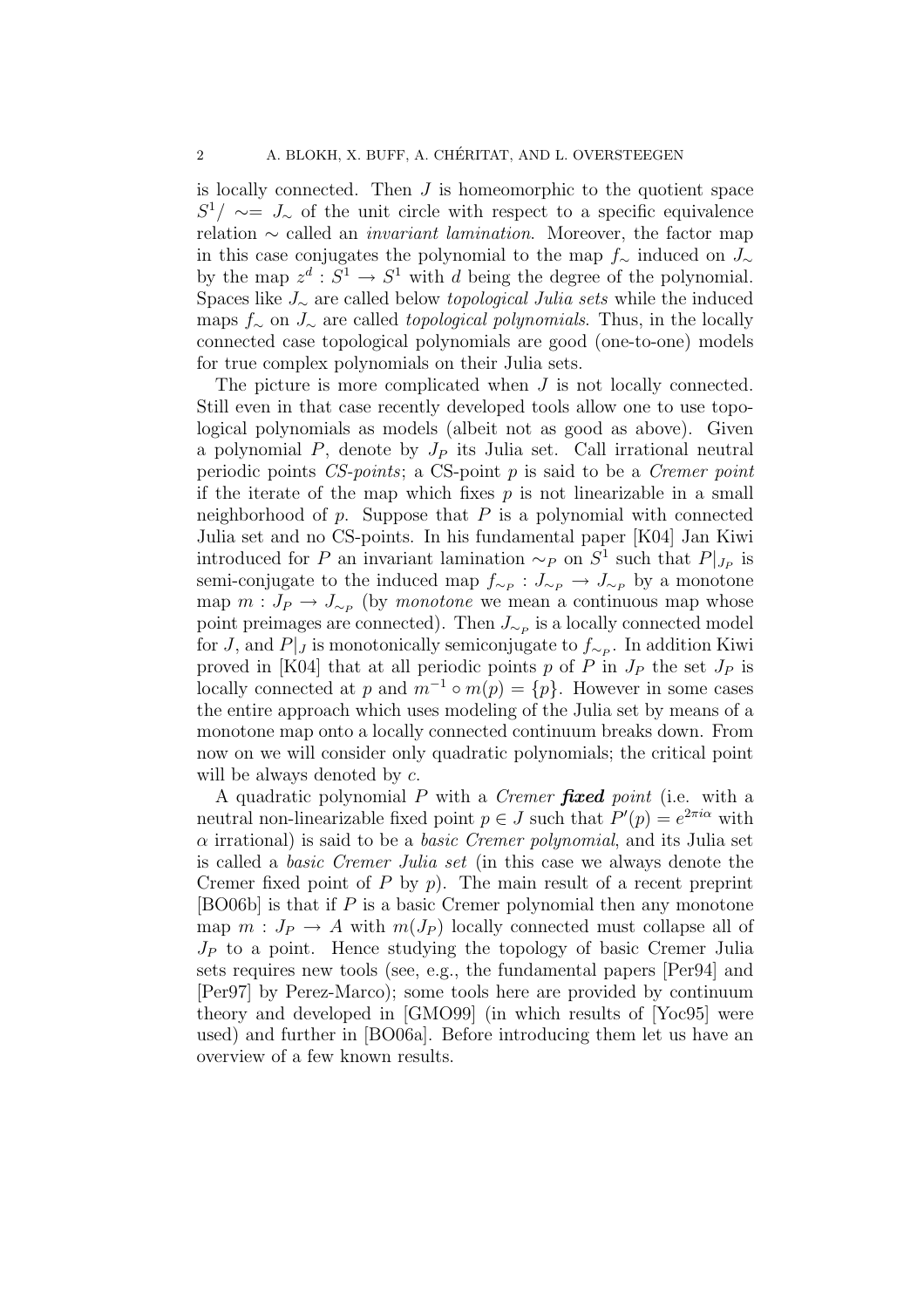By Sullivan [Sul83], a basic Cremer Julia set J is not locally connected. Moreover, by Kiwi  $[K00]$  the critical point c is not accessible. Still, there are points in  $J$  at which rays are landing (e.g., repelling periodic points [DH85]), so it makes sense to study in more detail the pattern in which such landing can occur. In this respect the following important question is due to C. McMullen [McM94]: can a basic Cremer Julia set contain any points at which at least two rays are landing (so-called biaccessible points)? This question was partially answered by Schleicher and Zakeri in [SZ99, Theorem 3] (see also [Zak00, Theorem 3]) where they show that if a basic Cremer Julia set contains a biaccessible point then this point eventually maps to the Cremer point. In [BO06a] it is shown that if a basic Cremer Julia set has a biaccessible point then it is a solar Julia set as described in Theorem 1.1. However it is still unknown if there exist basic Cremer Julia sets with biaccessible points. Another paper studying the topology of basic Cremer Julia sets is that of Sørensen [Sor98]. In that paper the author constructs basic Cremer polynomials with external rays which accumulate on both the Cremer point and its preimage and thus gives examples of basic Cremer polynomials whose Julia sets have very interesting topological properties.

Now we would like to state the results of [BO06a]. If P is a basic Cremer polynomial then by [Mn93]  $p \in \omega(c)$  (see also [Per97] and [C05, Theorem 1.3]). Following Kiwi [K04] we say that two angles  $\theta$ ,  $\gamma$ are K-equivalent if there are angles  $x_0 = \theta, \ldots, x_n = \gamma$  such that the impressions of  $x_{i-1}$  and  $x_i$  are non-disjoint for  $1 \leq i \leq n$ ; a class of K-equivalence is called a K-class, and an angle whose impression is disjoint from all other impressions is said to be K-separate. A continuum X is connected im kleinen at a point x provided for each open set U containing x there exists a connected set  $C \subset U$  such that x is in the interior of C (relative to X). A continuum X is locally connected at a point x provided there exists a basis of open connected neighborhoods at x. Observe that sometimes different terminology is used. For example, in Milnor's book [Mil00, p. 168] the property of local connectivity is called "open local connectivity" while to the property of being connected im kleinen at a point Milnor refers to as the property of being "locally connected at a point". On the other hand, in the textbook by Munkres [Mun00, p. 162] connected im kleinen is called "weakly locally connected". Using our terminology, if a space is locally connected at x, then it is connected im kleinen at x. It is well known that if a continuum is connected im kleinen at each point, then it is locally connected (see, e.g., [Mun00, p. 162, Ex. 6]). However, a continuum can be connected im kleinen at a point without being locally connected at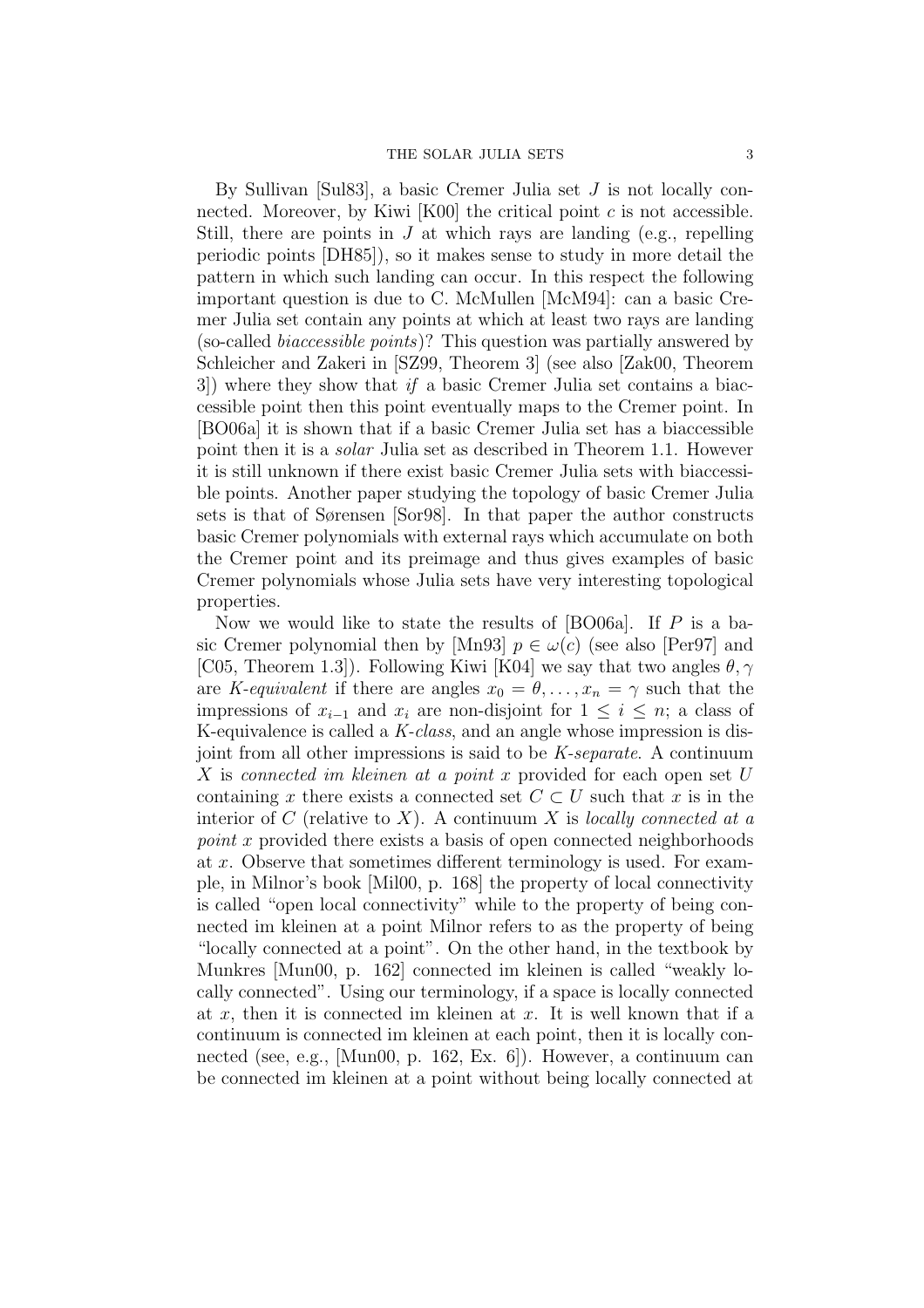this point (as an example one can consider the so-called infinite broom, see [Mun00, p. 162, Ex. 7]).

The main result of [BO06a] is the following theorem (by a *degenerate* impression we mean an impression consisting of one point).

Theorem 1.1. Let P be a basic Cremer polynomial. Then its Julia set J must be one of the following two types.

Solar Julia set: *J has the following equivalent properties*:

- (1) there is an impression not containing the Cremer point;
- (2) there is a degenerate impression;
- (3) the set Y of all K-separate angles with degenerate impressions contains all angles with dense orbits (Y contains a full Lebesgue measure  $G_{\delta}$ -set dense in  $S^{1}$ ) and a dense in  $S<sup>1</sup>$  set of periodic angles, and the Julia set J is connected im kleinen at the landing points of these rays;
- (4) there is a point at which the Julia set is connected im kleinen;
- (5) not all angles are K-equivalent.

# Red dwarf Julia set: *J has the following equivalent properties*:

- (1) All impressions are non-degenerate.
- (2) The intersection of all impressions is a non-degenerate subcontinuum of J containing the Cremer point and the limit set of the critical point.
- (3) J is nowhere connected im kleinen.

The main aim of this paper is to prove the following theorem.

Theorem 1.2. There exist basic Cremer polynomials with solar Julia sets of positive area.

We prove Theorem 1.2 combining results from [BC06] and [BO06a]. An interesting remaining problem then is that of the existence of red dwarf Julia sets. It is related to a well-known problem concerning the existence of indecomposable Julia sets (a continuum is indecomposable if it cannot be represented as the union of two proper subcontinua). It is known that if the Julia set is indecomposable then every impression coincides with the entire Julia set (see, e.g., [MR93] and [CMR05]).

# 2. Preliminaries

2.1. General facts and notation. In what follows we use standard tools of Carathéodory theory. An unshielded continuum  $X \subset \mathbb{C}$  is a continuum which coincides with the boundary of the infinite complementary component  $U$  of  $X$  in the complex sphere. Given an unshielded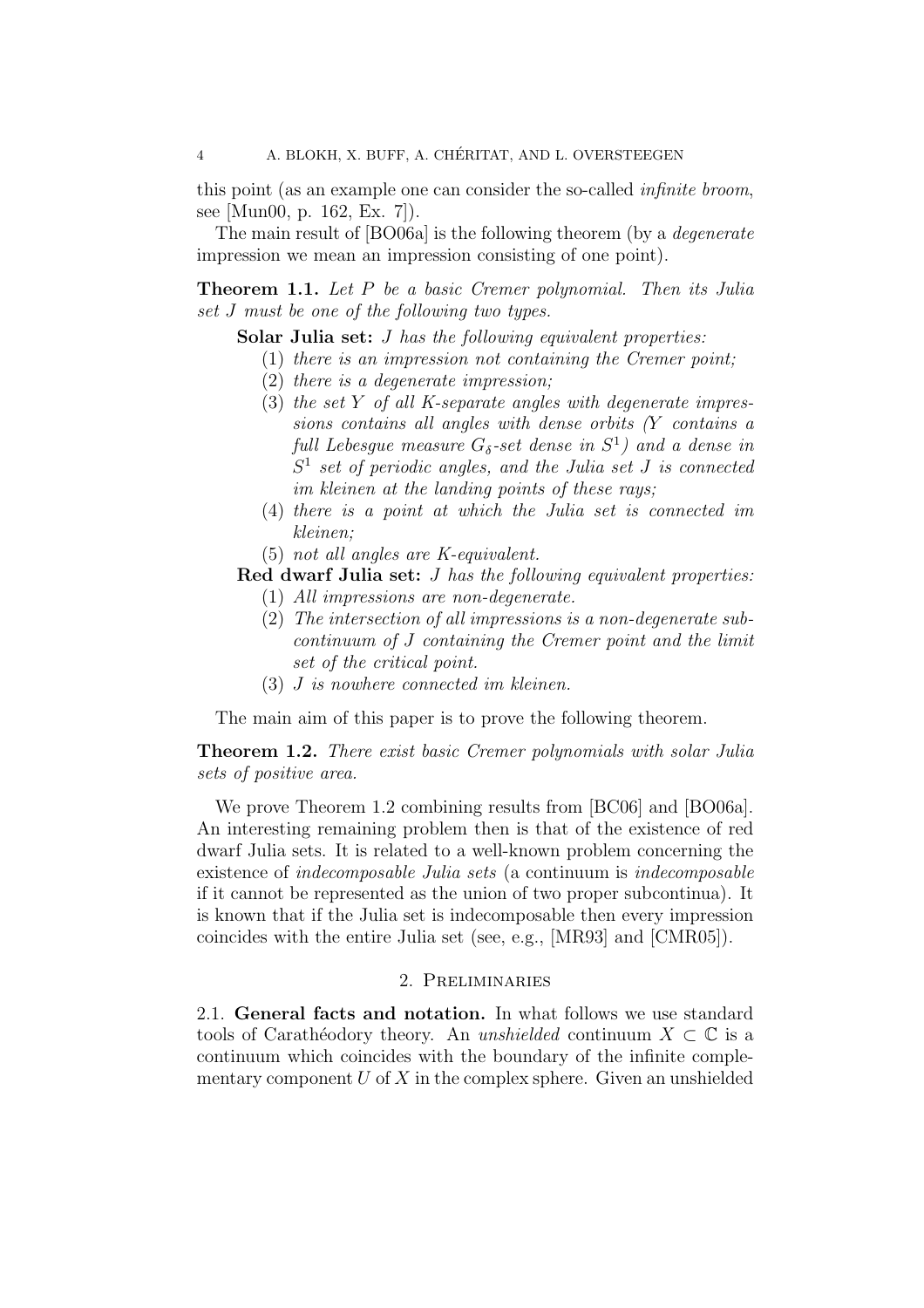continuum X let  $\phi$  be the normalized Riemann map from the unit disk D onto U. The external ray  $R_{\alpha}$  is the image of the radius of D corresponding to the *external* angle  $\alpha$ . The *impression Imp(* $\alpha$ *)* of  $R_{\alpha}$  is defined (see, e.g., [Pom92]) as the set of all limit points of sequences  $\phi(x_i)$  taken over all sequences  $x_i \to e^{2\pi i \alpha}, x_i \in \mathbb{D}$  (if we do not want to specify the angle we will omit it from the notation). By a *component* of a set we always mean a connected component of this set, and by a non-separating planar set we mean a set whose complement in the plane is connected. Also, given sets  $A, B$  such that  $A \cap B$  is a singleton, we shall say that  $A$  is *attached* to  $B$ .

Given a polynomial  $f : \mathbb{C} \to \mathbb{C}$  with non-separating Julia set  $J(P)$ and a continuum  $K \subset J(P)$ , a set K<sup>n</sup> is said to be a K-pullback (of order n by f) if K'' is a component of  $f^{-n}(K)$ . Clearly, any Kpullback  $K''$  maps onto K as a branched covering map. For us the most interesting is the case of quadratic polynomials with non-separating Julia sets and subcontinua K of the Julia set. Then if K contains  $f(c)$ , the first K-pullback is unique and maps onto K in a 2-to-1 branched covering fashion while if K does not contain  $f(c)$  then there are two first  $K$ -pullbacks each of which maps onto  $K$  homeomorphically. Given a quadratic polynomial f with the critical point  $c_f = c$ , we denote by  $\psi_f = \psi$  the involution which maps any z to the other preimage of  $f(z)$ (e.g.,  $\psi(c) = c$ , and if  $f(z) = z^2 + v$  then  $\psi(z) = -z$ ). Below we often consider forward invariant continua  $K \subset J_f$  which contain c but are such that the first *n*-segment of the orbit of c avoids  $\psi(K) = K'$  (i.e.,  $f(c) \notin K', \ldots, f^{n}(c) \notin K'$ . In this case we consider K'-pullbacks of order at most  $n(K'$  is considered its own pullback of order 0). Because of the assumptions, all these  $K'$ -pullbacks map univalently onto  $K'$ .

2.2. Siegel polynomials. A quadratic polynomial is said to be a basic Siegel polynomial if it has an invariant Siegel disk. Denote by  $S_{lc}$  the family of basic Siegel polynomials with locally connected Julia set. We need a few well-known facts concerning their Julia sets J (see, e.g., [GMO99]). Given a polynomial  $P \in \mathcal{S}_{lc}$ , let  $\Delta$  be its closed Siegel disk,  $S = \partial \Delta$ , and  $\psi(\Delta) = \Delta'$ . Since J is locally connected,  $\{c\}$  $\Delta' \cap \Delta$ , and so  $\Delta'$  is *attached* to  $\Delta$  at c and contains no forward images of c. Consider the branch  $c_{-1}, c_{-2}, \ldots$  of the backward orbit of  $c = c_0$  consisting only of points of S (here  $P(c_{-n-1}) = c_{-n}$ ). At each point  $c_{-n}$  the appropriate *n*-th pullback of  $\Delta'$ , corresponding to  $c_{-n}$ as the pullback of c, is attached to  $\Delta$ . However all other  $\Delta'$ -pullbacks are disjoint from  $\Delta$ . Since all forward images of c avoid  $\Delta'$  then the picture described in the previous subsection applies to  $\Delta$  and we have a family of well-defined univalent  $\Delta'$ -pullbacks of all orders. The entire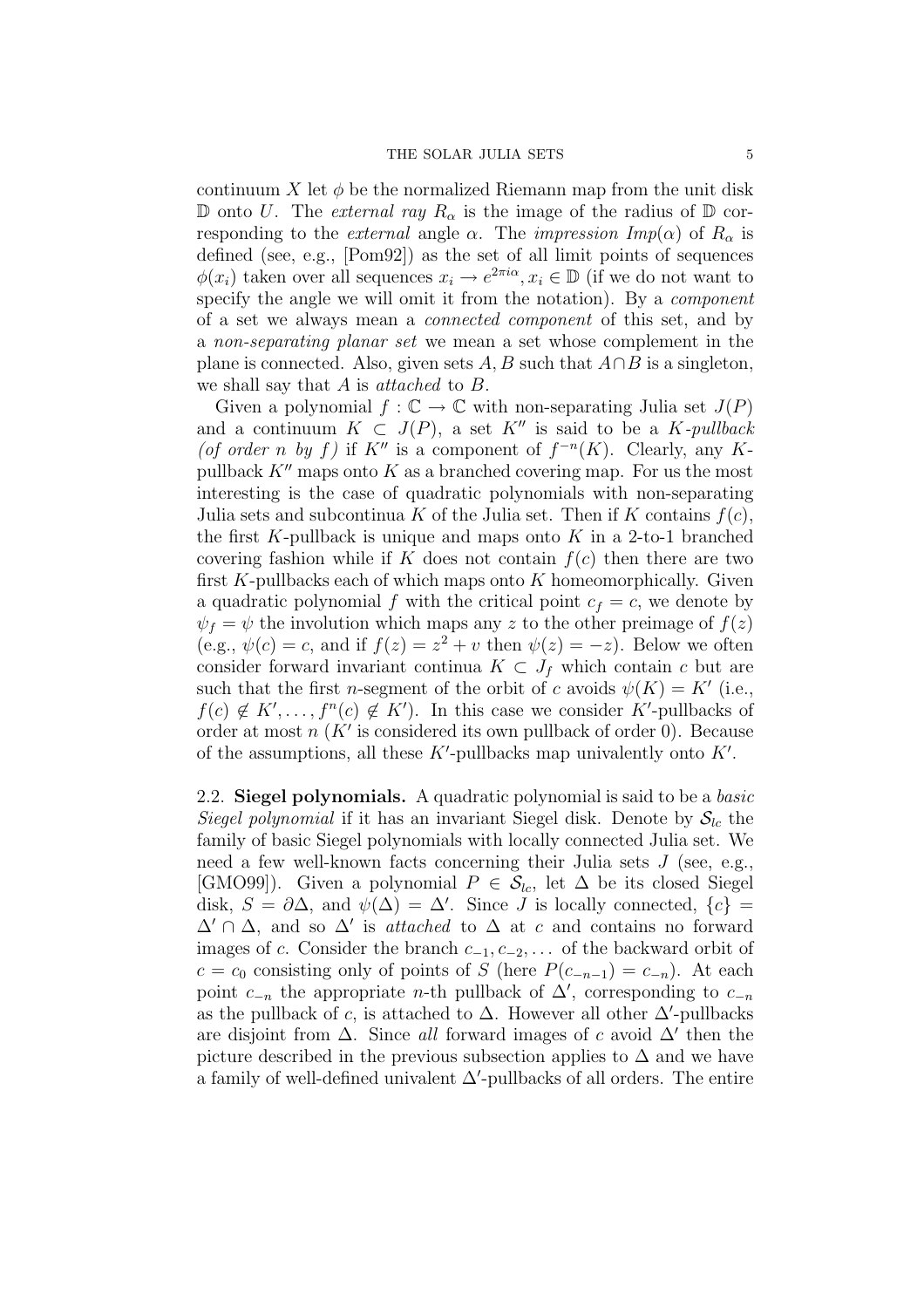

FIGURE 1. Example of a locally connected basic Siegel polynomial Julia set: that with the golden mean rotation number. We put the two external rays landing at the critical point and grayed the half-plane R.

set  $P^{-n}(\Delta)$  is a connected union of  $\Delta$  and  $2^n - 1$   $\Delta'$ -pullbacks, n of which are attached to  $\Delta$ , while others are disjoint from  $\Delta$ .

The way  $\Delta$  and  $\Delta'$ -pullbacks intersect (but not their relative location on the plane!) is the same for all polynomials  $P \in S_{lc}$ . To describe it, observe that two external rays landing at  $c$  cut  $\mathbb C$  into two half-planes. Assign 1 to the closed half-plane  $L \supset \Delta$  and 0 to the closed half-plane  $R \supset \Delta'$  and study the symbolic dynamics of points of J in terms of this partition of the plane. To each point  $x \in J$  we associate its infinite itinerary  $i(x)$  defined in the obvious way. Clearly, the only ambiguity in  $i(x)$  arises if the point x is a critical preimage because the only point of J which belongs to both L and R is c (and hence c can be assigned both 0 and 1 as the first entry in its itinerary). This ambiguity is resolved though if instead of points we deal with  $\Delta'$ -pullbacks. Namely, if Q is  $\Delta$  or a  $\Delta'$ -pullback then we assign as its infinite itinerary  $i(Q)$  the itinerary of any non-precritical point of  $Q$  (any such itinerary  $i(Q)$ ) from some time on consists of 1's). To simplify the notation, let us denote by  $1_i$  the string of 1's of length i (possibly,  $i = \infty$ ). Similarly, if a finite string  $i' = i_0 i_1 \dots i_l$  is given then  $i'_k = \{i_0 \dots i_l\}_k$  is the concatenation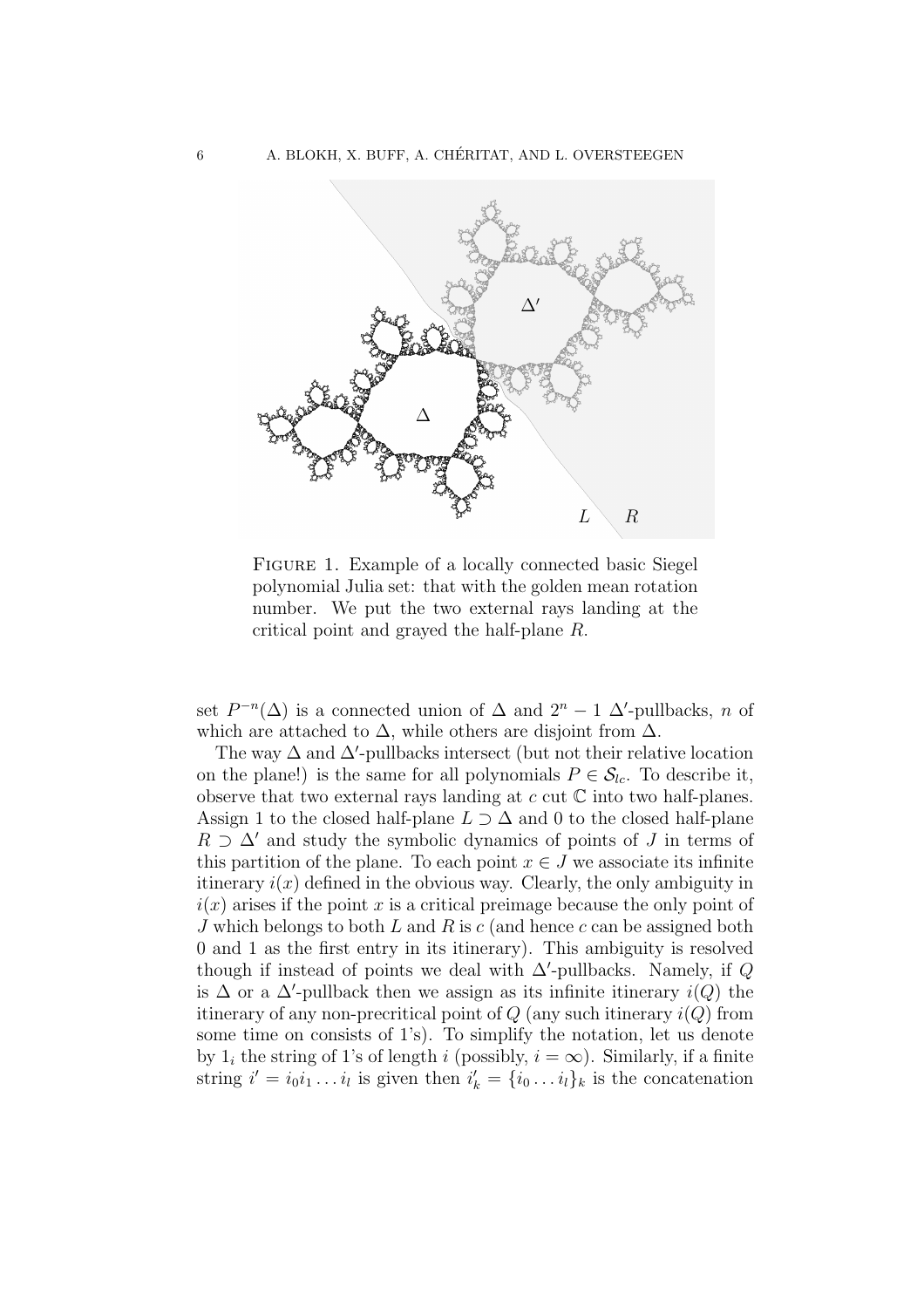

FIGURE 2. Example of itineraries of  $\Delta$  and of pullbacks of  $\Delta'$  and of their dynamics for the Golden mean basic Siegel Julia set. Some of the missing arrows can be determined by using the central symmetry: two symmetric components are mapped to the same component.

of k copies of i' (here again k can be  $\infty$ ). Then we have, e.g., that  $i(\Delta) = 1_{\infty}, i(\Delta') = 01_{\infty},$  etc.

For c and its preimages the above ambiguity can be dealt with by considering c as a point of  $\Delta$  or as a point of  $\Delta'$  and assigning different itineraries respectively. That is, if we take a preimage of  $c$  then until it maps onto  $c$  its itinerary is well-defined but at the time when it maps onto c we either consider it as a point of  $\Delta$  and assign 1 to it, or consider it as a point of  $\Delta'$  and assign 0 to it. For the forthcoming images of c we again have no ambiguity (1 is assigned to all of them). In other words, to each preimage of c exactly two itineraries are assigned as explained above. This implies that two  $\Delta'$ -pullbacks with itineraries  $\bar{i} = i_0 i_1 \ldots$ and  $\bar{j} = j_0 j_1 \dots$  have a point in common if and only if there exists k such that  $i_0 = j_0, \ldots, i_{k-1} = j_{k-1}, i_k = 1, j_k = 0$  while  $i_r = j_r = 1$  for any  $r > k$  (in particular, no more than two  $\Delta'$ -pullbacks can intersect at one point). In what follows we denote the  $\Delta'$ -pullback with itinerary  $\overline{i}$  as  $\Delta_{\overline{i}}$ . Observe that since  $\Delta$  and  $\Delta'$  have only one point - namely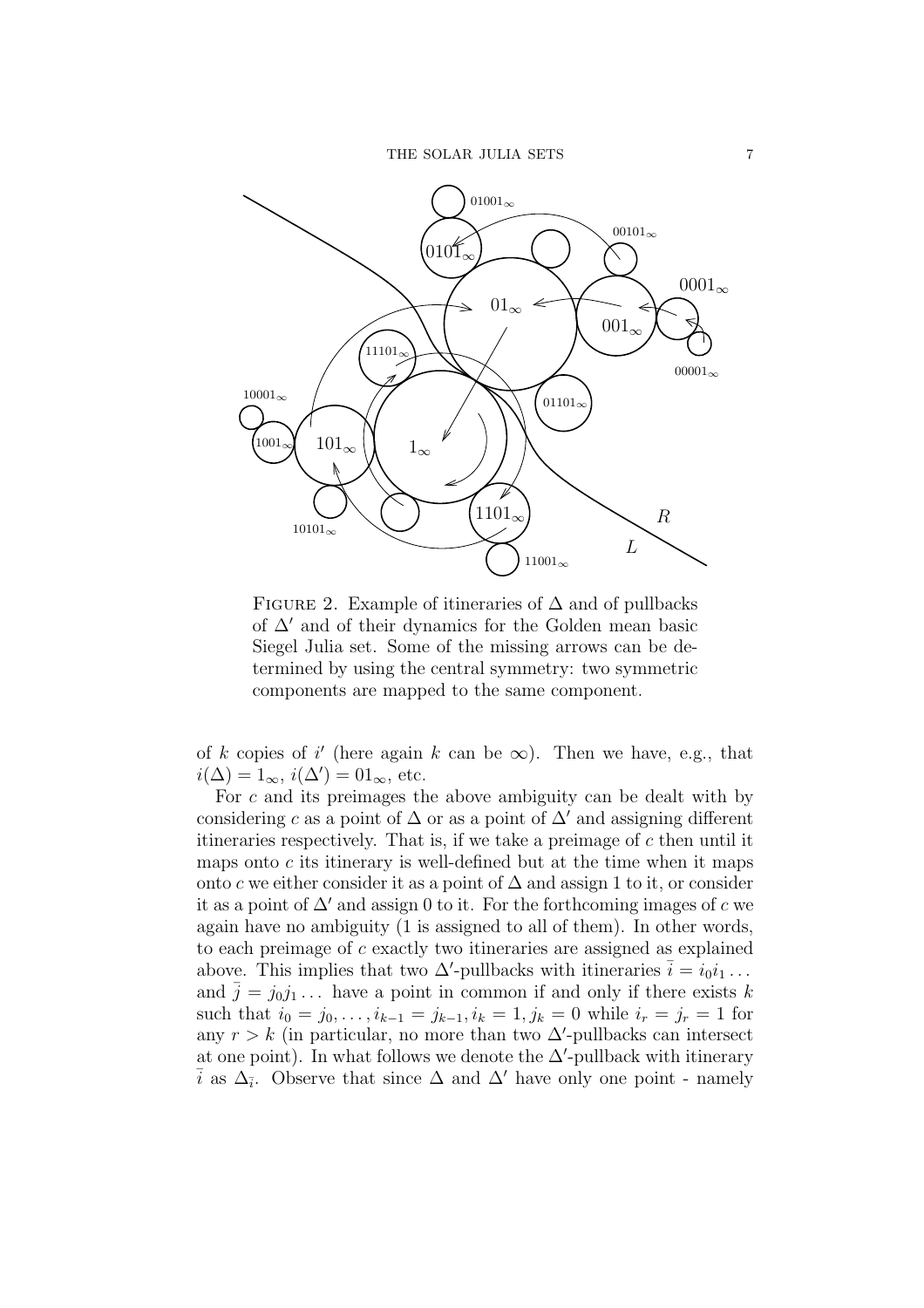c - in common, then any two  $\Delta'$ -pullbacks (or  $\Delta$ ) may have at most one point in common and no three  $\Delta'$ -pullbacks (or  $\Delta$ ) intersect (any common point of two  $\Delta'$ -pullbacks maps onto c while the two pullbacks in question map onto  $\Delta$  and  $\Delta'$ ).

So far we have considered as examples points of  $\Delta'$ -pullbacks (or  $\Delta'$ -pullbacks themselves). To deal with other points of J we need well-known facts about Julia sets of polynomials  $P \in \mathcal{S}_{lc}$  (see, e.g., [GMO99]); the notation introduced here will be used from now on. Let p be the fixed point of P belonging to  $\Delta$ ,  $\sigma$  be the angle doubling map on  $S^1$ ,  $(\gamma, \gamma')$  (resp.  $[\gamma, \gamma']$ ) be the open (resp. closed) counterclockwise circle arc from  $\gamma$  to  $\gamma'$ , and let  $\overline{\gamma\gamma'}$  be the chord connecting  $\gamma$  and  $\gamma'$ in the disk. If  $P'(p) = e^{2\pi i \rho}$  ( $\rho$  is irrational) then there exists a special *rotational*  $\sigma$ -invariant Cantor set  $F \subset S^1$  such that  $\sigma|_F$  is no more than 2-to-1 semiconjugate to the irrational rotation by the angle  $2\pi\rho$ [BS94]. More precisely, call an arc complementary to F an F-hole. Then the semiconjugacy maps the endpoints of every F-hole into one point and otherwise is one-to-one. The most important F-hole is the longest one which is the half-circle  $(\beta, \alpha)$  with the endpoints denoted below by  $0 < \alpha < 1/2$  and  $\beta = \alpha + 1/2$ ; the chord  $\alpha\beta$  connecting  $\alpha$  and  $\beta$  is called the *critical leaf (diameter)*. Other F-holes are preimages of  $(\beta, \alpha)$ .

The limit set  $F = \omega(\alpha)$  is exactly the set of angles whose entire orbits are contained in  $[\alpha, \beta]$ ; also, the angles in F are exactly the angles whose rays land at points of  $S = \partial \Delta$ . The endpoints of an Fhole can be denoted by  $\alpha_{-n}, \beta_{-n}$  (since they are appropriate preimages of  $\alpha$  and  $\beta$ ). Both rays  $R_{\alpha_{-n}}$  and  $R_{\beta_{-n}}$  land at the point  $c_{-n}$ , the *n*-th pullback of c belonging to  $\Delta$ . We need the following simple fact.

**Lemma 2.1.** Suppose that two angles  $\alpha'' \neq \beta''$  are given none of which maps into F by any power of  $\sigma$ . Then there exists m such that  $\sigma^m(\alpha'')$ and  $\sigma^m(\beta'')$  are separated by the critical leaf  $\overline{\alpha\beta}$ .

*Proof.* Define  $d(\theta, \theta')$  as the length of the shortest arc between  $\theta$  and  $\theta'$  (we normalize the circle so that its length is equal to 1). It is easy to see that  $d(\sigma(\theta), \sigma(\theta')) = T(d(\theta, \theta'))$  where  $T : [0, 1/2] \rightarrow [0, 1/2]$ is the appropriate scaling of the full tent map. Since  $T(x) > x$  for  $0 < x < 1/3$ , there exists m such that  $d(\sigma^m(\alpha''), \sigma^m(\beta'')) \geq 1/3$ . If  $d(\sigma^m(\alpha''), \sigma^m(\beta'')) = 1/2$  then since  $\alpha'', \beta''$  are not preimages of  $\sigma(\alpha)$  we see that  $\sigma^m(\alpha'')$ ,  $\sigma^m(\beta'')$  are separated by  $\overline{\alpha\beta}$  and we are done. Assume that  $\sigma^m(\alpha'')$ ,  $\sigma^m(\beta'')$  are not separated by  $\overline{\alpha\beta}$  and  $d(\sigma^m(\alpha''), \sigma^m(\beta''))$ 1/2. Since the longest complementary arcs to the set  $\sigma^{-1}(F)$  are of length 1/4, we see that  $\sigma^m(\alpha'')$ ,  $\sigma^m(\beta'')$  belong to two distinct complementary arcs of  $F \cup F + 1/2$  located on one side of  $\overline{\alpha\beta}$ . Thus after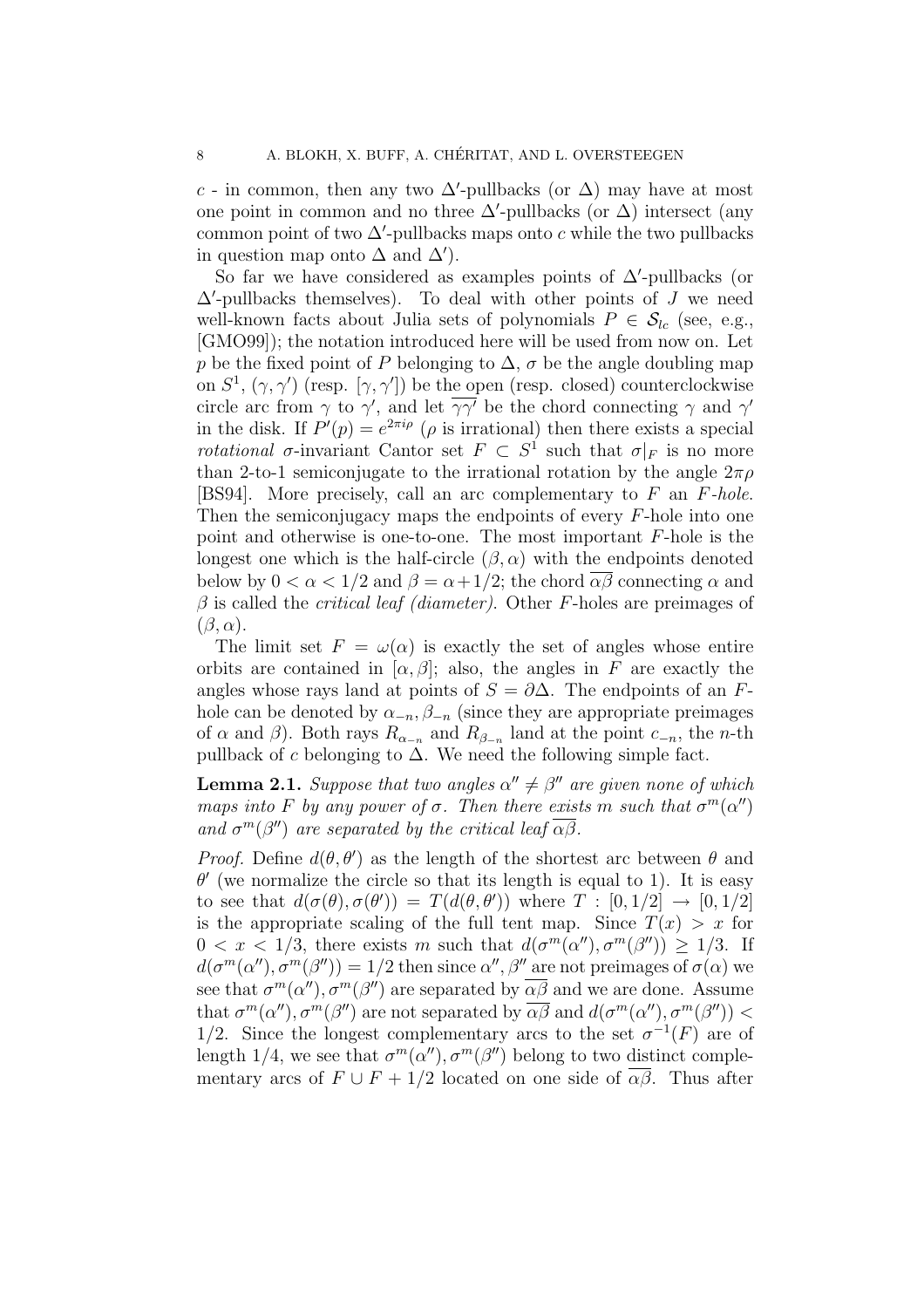several steps the  $\sigma$ -image of, say,  $\alpha''$  will belong to  $(\beta, \alpha)$  while the corresponding image of  $\beta''$  will still be inside  $(\alpha, \beta)$ . This means that these two images of  $\alpha'', \beta''$  will be separated by  $\overline{\alpha\beta}$ .

Call a point  $y \in J$  a *local cutpoint* of J if the point y is a cutpoint of some connected neighborhood  $U$  of  $y$  in  $J$ . The union of boundaries of  $\Delta$  and all  $\Delta'$ -pullbacks forms the set of all local cutpoints of J. The remaining points of  $J$  are called the *endpoints* of  $J$ , or, more informally, the "dust". We say that a connected set  $X$  connects a connected set A and a connected set B if the union  $A \cup B \cup X$  is connected (in practice we use this term when  $A$  and  $B$  are disjoint). Also, by a string of  $\Delta'$ -pullbacks we mean a countable collection of  $\Delta'$ -pullbacks concatenated to each other (so that consecutive pullbacks in the string intersect over exactly one point). Lemma 2.2 studies how dust points in J are connected to  $\Delta$ .

**Lemma 2.2.** Let  $y \in J$  be a dust point with itinerary  $\overline{i} = (i_0 i_1 \dots)$ . Then there exists a unique string  $S_y$  of  $\Delta'$ -pullbacks which connects  $\Delta$ and y. Denote the  $\Delta'$ -pullbacks in  $\tilde{S}_y$  as follows:  $\Delta^1(y)$  is the closest to  $\Delta$  (in the sense of the spatial order on the string),  $\Delta^2(y)$  is the second one, etc. Then the itinerary of  $\Delta^{j}(y)$  is obtained from the itinerary  $\overline{i} = i_0 i_1 \ldots$  of y as follows: choose the j-th appearance of 0 in  $\overline{i}$ , keep all the entries before that, and replace all other entries in  $\overline{i}$  by 1.

Proof. Since J is locally connected, it is arcwise connected. Hence there exists an *arc* (homeomorphic image of the interval [0, 1])  $I' \subset J$ connecting y and c. Let us show that  $I' \cap \Delta = I' \cap S$  is connected (recall, that  $S = \partial \Delta$ ). Indeed, suppose that there exists an arc in J whose endpoints belong to S while otherwise the arc is disjoint from S. Then it follows that parts of  $S$  are "shielded" from infinity by this arc, i.e. are not accessible from infinity, a contradiction. Hence such arcs in J do not exist which shows that  $I' \cap S$  is either an arc or the point c. If  $I' \cap S = \{c\}$  is a point set  $\pi(y) = c$ , otherwise let  $\pi(y)$  be the other endpoint of  $I' \cap S$ . Observe that by the above argument such point is unique so that  $\pi$  is well-defined. Denote the arc connecting y and  $\pi(y)$ by I; then  $I \cap S = \pi(y)$ . Intuitively, one can think of the point  $\pi(y)$  as a "projection" of  $y$  into  $S$ .

Since all points of  $I$  except for  $y$  are not from the dust, it follows that  $I \setminus \{y, \pi(y)\}\$ is contained in the union of some  $\Delta'$ -pullbacks. The union of these  $\Delta'$ -pullbacks forms the desired string  $S_y$ . Observe, that the string  $S_y$  is unique by the same geometric argument as above - otherwise some points of the Julia set are not accessible from infinity because they will be "shielded" from infinity by other connected subsets of  $J$  (these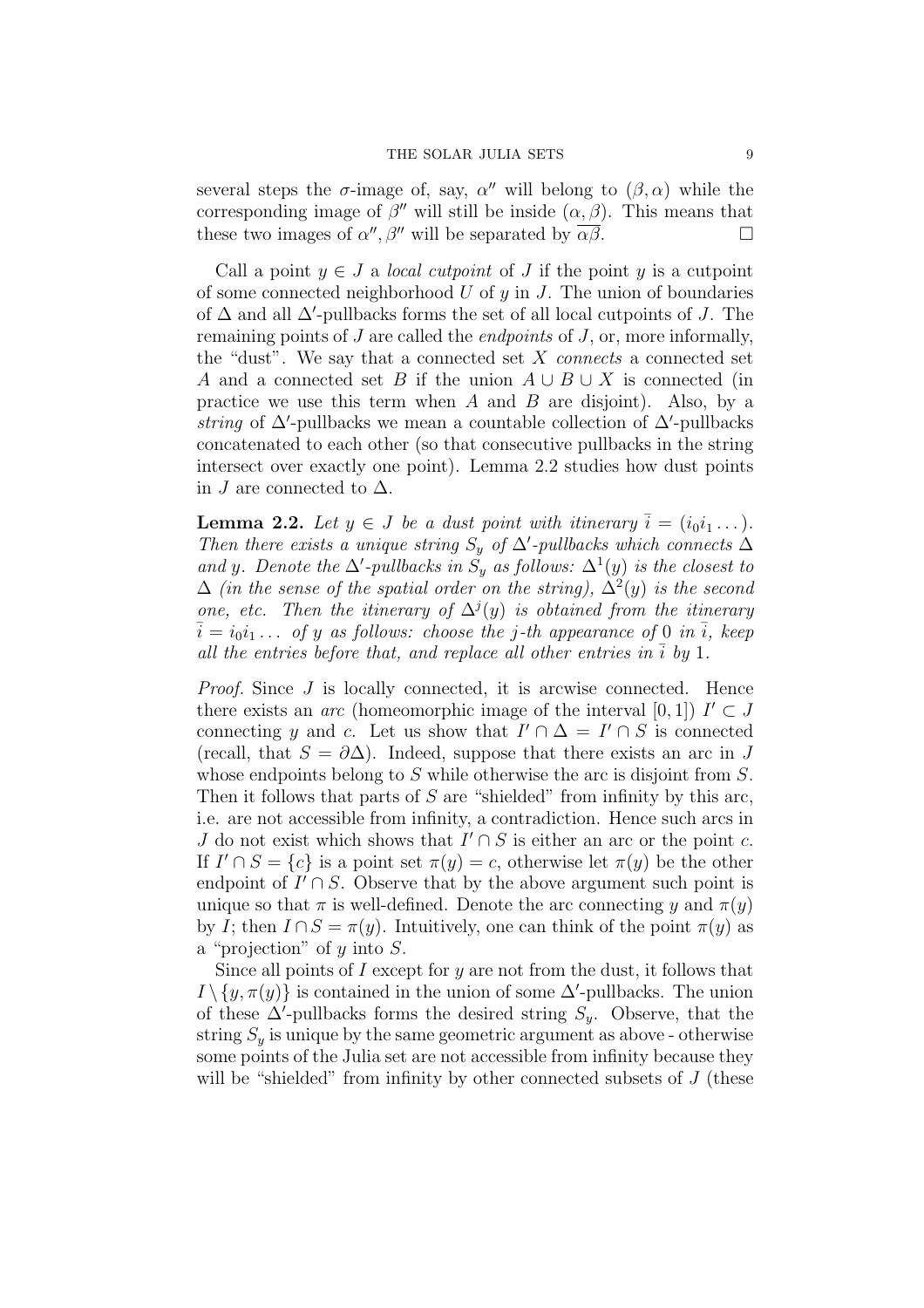subsets will be parts of the two strings which hypothetically connect  $\Delta$ and y and will form the boundary of a simply connected domain in the plane containing points of  $J$ ). A similar geometric argument is often used in the paper, so we explain it here in detail while simply alluding to it in the future.

By the definition we do **not** include  $\Delta$  in  $S_y$  and begin  $S_y$  from  $\Delta^1(y)$ , the  $\Delta'$ -pullback closest to  $\Delta$  in  $S_y$ . Thus,  $\Delta^1(y)$  is either  $\Delta'$  or a pullback of  $\Delta'$  attached to  $\Delta$ . Therefore  $\Delta^1(y)$  has itinerary  $1_{k_1}01_{\infty}$ with  $k_1 \geq 0$  digits 1 to begin with (if  $k_1 = 0$  then  $\Delta^1(y) = \Delta'$ ). The next pullback  $\Delta^2(y)$  in the string  $S_y$  is attached to  $\Delta^1(y)$ , hence its itinerary coincides with that of  $\Delta^1(y)$  until  $\Delta^1(y)$  maps onto  $\Delta$ . At this moment  $\Delta^2(y)$  becomes the closest to  $\Delta$  pullback of  $\Delta'$  in the appropriate image of  $S<sub>y</sub>$  and the process repeats itself with the only difference that now the image of  $\Delta^2(y)$  needs  $k_2$  steps to move around  $\Delta$  until it finally gets mapped onto  $\Delta'$  and then onto  $\Delta$ . This argument yields that the "spatially" *j*-th pullback  $\Delta^{j}(y)$  of  $\Delta'$  in  $S_y$  has itinerary  $1_{k_1}01_{k_2}0...1_{k_j}01_{\infty}$ . It has to coincide with the itinerary of y until the first time  $\Delta^{j}(y)$  maps onto  $\Delta$ . Also, numbers  $k_i$  may be equal to zero. Hence the itinerary of  $\Delta^j(y)$  is obtained from the itinerary  $\bar{i} = i_0 i_1 \ldots$ of y as follows: choose the j-th appearance of 0 in  $\overline{i}$ , keep all the entries before that, and replace all other entries in  $\overline{i}$  by 1.  $\Box$ 

As an example consider the periodic point x with itinerary  $i =$ {011}<sub>∞</sub>. Then the following are the pullbacks of  $\Delta'$  forming the string  $S_x$ :  $\Delta^1(x) = \Delta_{01_\infty}, \Delta^2(x) = \Delta_{01101_\infty}, \Delta^3(x) = \Delta_{01101101_\infty}$  etc. By Lemma 2.1 any two distinct periodic points  $u \in J$  and  $v \in J$  have distinct itineraries (it is enough to consider rays landing at  $u$  and  $v$ ). Therefore their strings  $S_u$  and  $S_v$  may have a certain initial piece in common (perhaps empty), and then will separate. For example, let z be the periodic point of itinerary  $\{0110111\}_{\infty}$ . Then the string S<sub>z</sub> consists of the following pullbacks of  $\Delta'$ :  $\Delta^1(z) = \Delta_{01_\infty}$ ,  $\Delta^2(z) =$  $\Delta_{01101_{\infty}}, \Delta^3(z) = \Delta_{011011101_{\infty}}, \ldots$  Comparing  $S_x$  and  $S_z$  we see that  $\Delta^{1}(x) = \Delta^{1}(z), \Delta^{2}(x) = \Delta^{2}(z),$  but  $\Delta^{3}(x) \neq \Delta^{3}(z)$ . It follows that  $\Delta^{3}(x)$  and  $\Delta^{3}(z)$  are disjoint (both are attached to the same  $\Delta'$ -pullback but at distinct points, hence if they meet then some points of the Julia set will not be accessible from infinity). From this moment on the strings  $S_x$  and  $S_z$  go their own ways, converging to x and z respectively.

Consider now the dynamics of the string  $S_x$ . Since x is of period 3 then  $S_x$  must cover itself under  $P^3$  while  $P^3(S_x)$  contains  $\Delta$ . In fact, already the first application of P restricted onto  $S_x$  maps  $\Delta^1(x)$  onto  $\Delta$ . Then  $S_x$  rotates about  $\Delta$  for one step and on the next step  $S_x$ maps over itself. Thus,  $P^3(\Delta^2(x)) = \Delta^1(x), P^3(\Delta^3(x)) = \Delta^2(x)$  etc.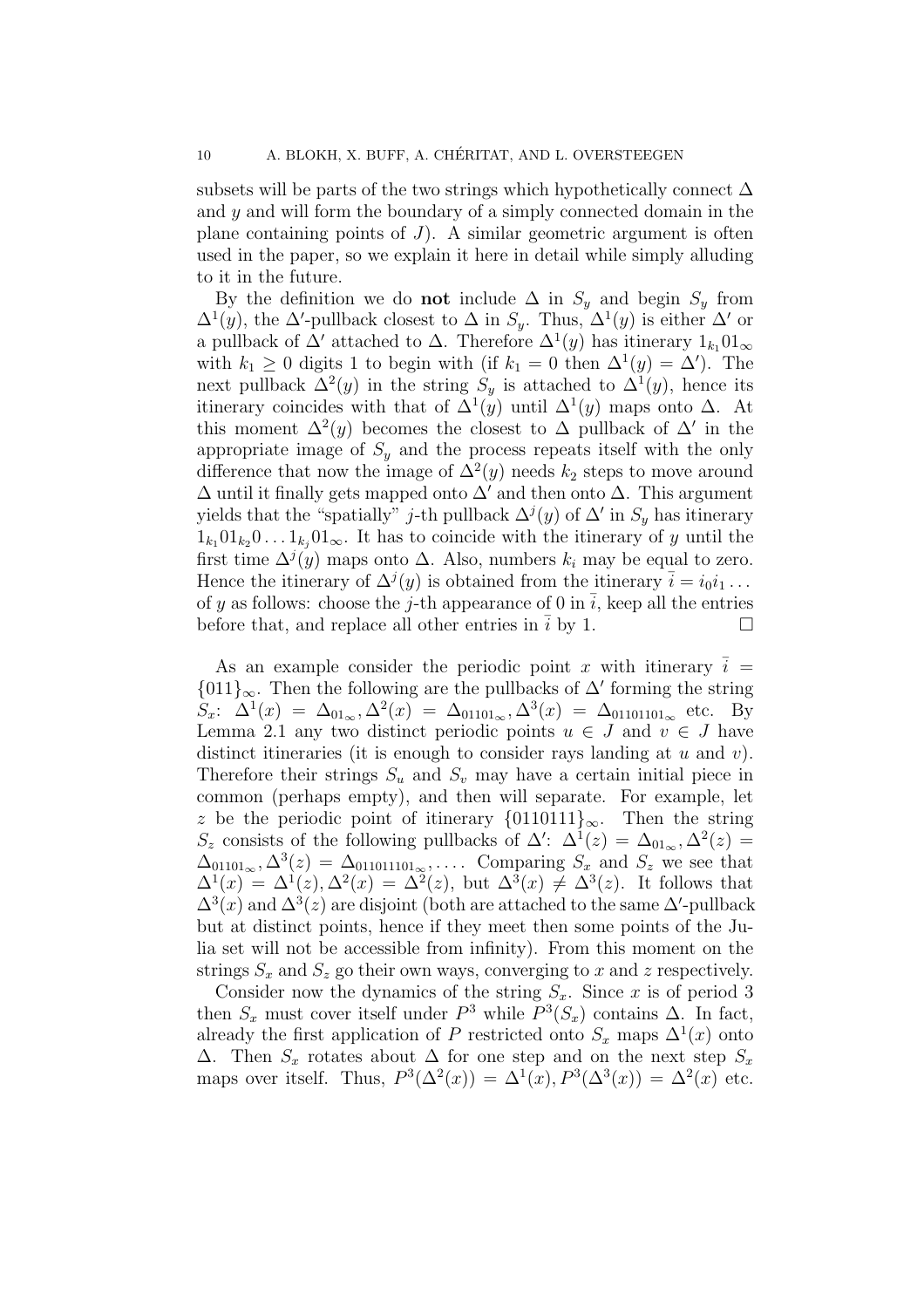In other words,  $P^3$  shifts the pullbacks in  $S_x$  1 pullback "down" (i.e. closer to  $\Delta$ ). The number 1 is then called the *basic length* of  $S_x$ ; the string  $S_x$  consists of countably many fragments whose length is 1 and who are shifted by  $P^3$  one onto another closer to  $\Delta$  except for the first fragment of  $S_x$  which maps by  $P^3$  onto  $\Delta$ .

In the case of the string  $S_z$  the picture is a bit more complicated, however it has essentially the same properties (in our description of the dynamics of  $S_z$  we skip discussing simple rotations of  $S_z$  around  $\Delta$ ). It is easy to check that first  $P^3$  shifts  $\Delta^2(z)$  onto  $\Delta^1(z)$  while  $\Delta^{3}(z) = \Delta_{011011101_{\infty}}$  maps onto  $\Delta_{011101_{\infty}}$ . Then  $P^{4}$  maps  $\Delta_{011101_{\infty}}$  onto  $\Delta' = \Delta^1(z)$  and the entire string  $S_z$  finally covers itself. In other words, since the periodic fragment of the itinerary of  $z$  contains two zeros, then  $P<sup>7</sup>$  shifts the pullbacks in  $S<sup>z</sup>$  down (closer to  $\Delta$ ) by 2 pullbacks. In this case the basic length of  $S_z$  is 2; the string  $S_z$  consists of countably many fragments whose length is 2 and who are shifted by  $P<sup>7</sup>$  one onto another closer to  $\Delta$  except for the first fragment of  $S_z$  which maps by P<sup>7</sup> onto  $\Delta$ . Clearly, P<sup>7</sup> maps the first fragment of  $S_z$  onto  $\Delta$  as a continuous map (there have to be critical points), but otherwise the map  $P<sup>7</sup>$  shifts fragments in  $S<sub>z</sub>$  homeomorphically.

In general, given a periodic orbit  $y$  of period  $k$  whose itinerary has the minimal periodic fragment with l zeros we see that the map  $P^k$  shifts the  $\Delta'$ -pullbacks in  $S_y$  down (closer to  $\Delta$ ) by l pullbacks. In this case the first fragment of  $S_y$  is  $\Delta^1(y) \cup \cdots \cup \Delta^l(y)$ , the second fragment of  $S_y$ is the union  $\Delta^{l+1}(y) \cup \cdots \cup \Delta^{2l}(y)$ , etc. Observe that all the fragments in  $S<sub>y</sub>$  are in fact the pullbacks of the first fragment by the appropriate branch of the inverse function to  $P<sup>l</sup>$ , and from the second fragment on all the fragments in  $S_y$  are disjoint from  $\Delta$ . Moreover, since in this case the critical limit set  $\omega_P(c)$  coincides with  $\Delta$ , we see that by well-known shrinking properties of pullbacks under polynomial/rational maps (see, e.g., Shrinking Lemma [LM97]) the diameters of the pullbacks in  $S_y$ converge to 0. If diameters of the sets in a sequence converge to 0 then the sets are said to form a null sequence; it follows that in this case the fragments in  $S_y$  described above form a *null sequence*. Of course, in the case at hand *any* string  $S_{\zeta}$  converges to the point  $\zeta$  defining it - after all, the Julia set J is locally connected. However even in the case of basic Cremer Julia sets (which are not locally connected) these ideas, with some modifications, still apply.

Let us go back to the example we have already partially considered before, i.e. to the periodic points x, z and their strings  $S_x, S_z$ . As we have seen,  $S_x$  and  $S_z$  converge to the periodic points x and z respectively. On the other hand, we have seen that the strings  $S_x$  and  $S_z$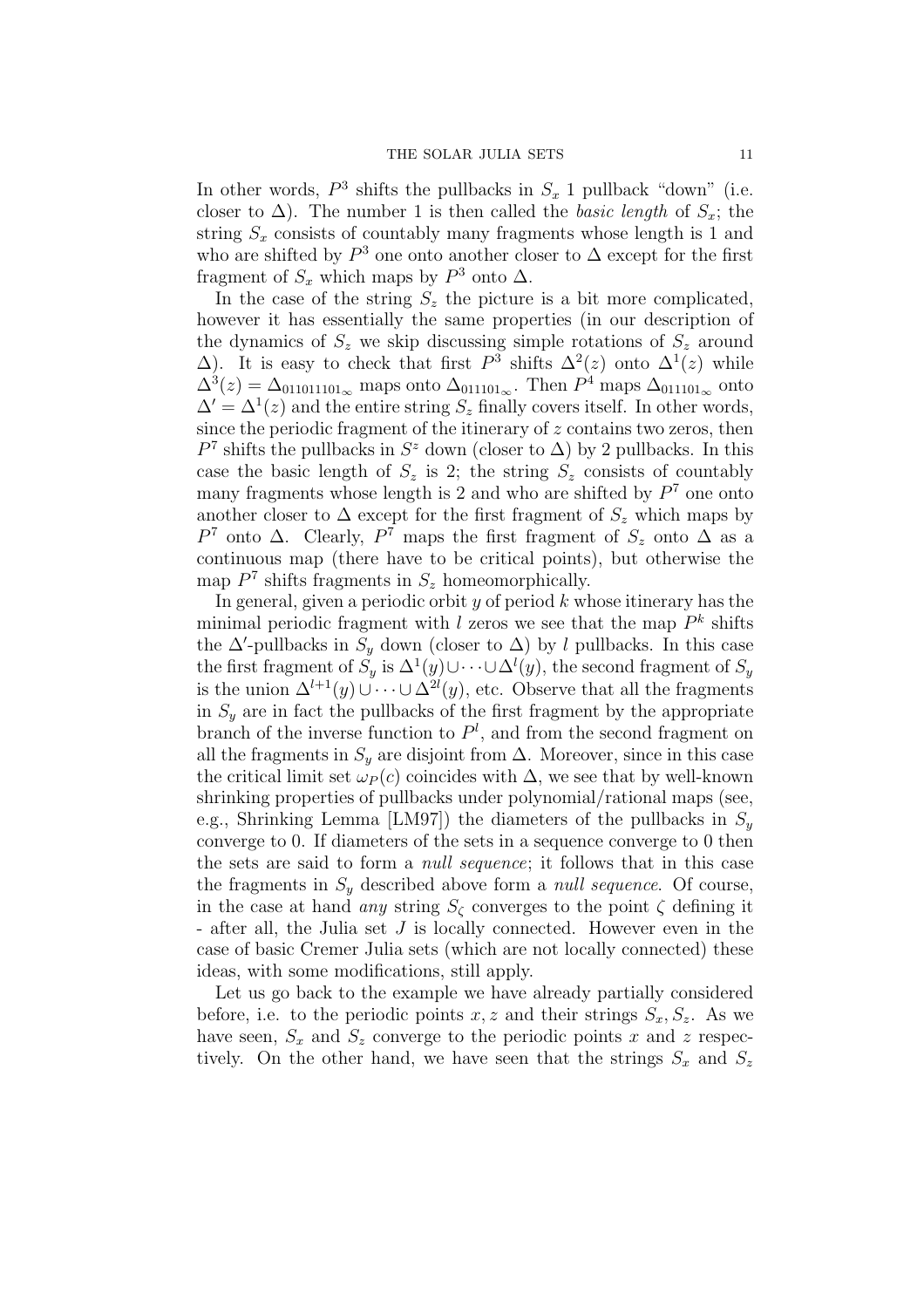

Figure 3. Illustration, for the golden mean basic Siegel Julia set, of the examples of periodic points  $x$  and  $z$  considered in the text, together with the associated strings of ∆-pullbacks.

separate after the pullback  $\Delta^2(x) = \Delta^2(z) = \Delta_{01101_{\infty}}$ . Let  $R_{\gamma}, R_{\gamma'}$  be the external rays landing at  $x$  and  $z$  respectively. Denote by  $I$  the open arc between  $\gamma$  and  $\gamma'$  contained in the 0-semicircle. Denote by  $\hat{S}_x$ the closure of the "tail" of  $S_x$  taken from  $\Delta_{01101\infty}$  to the point x and by  $\hat{S}_z$  the closure of the "tail" of  $S_z$  taken from  $\Delta_{01101\infty}$  to the point z (so that  $\hat{S}_x \cap \hat{S}_z = \Delta_{01101\infty}$ ). Then the union of  $\hat{S}_x, \hat{S}_z, R_\gamma$  and  $R'_\gamma$ is a "fork" which encloses a wedge containing all rays  $R_{\theta}$ ,  $\theta \in I$ . The impression of  $\theta \in I$  must be contained in the closure of this wedge and therefore is disjoint from  $\Delta$ . Again, for the polynomials in  $S_{lc}$  this fact can be shown in a much easier way. However the argument is valuable because it applies in more general situations.

Let  $\sigma_2$  be the one-sided shift on the space of all sequences with symbols 1 and 0, and let  $A_n = \sigma_2^{-n}(1_\infty)$ . Notice that  $A_n$  includes all  $\sigma_2$ -preimages of  $1_{\infty}$  of order less than or equal to n. Consider elements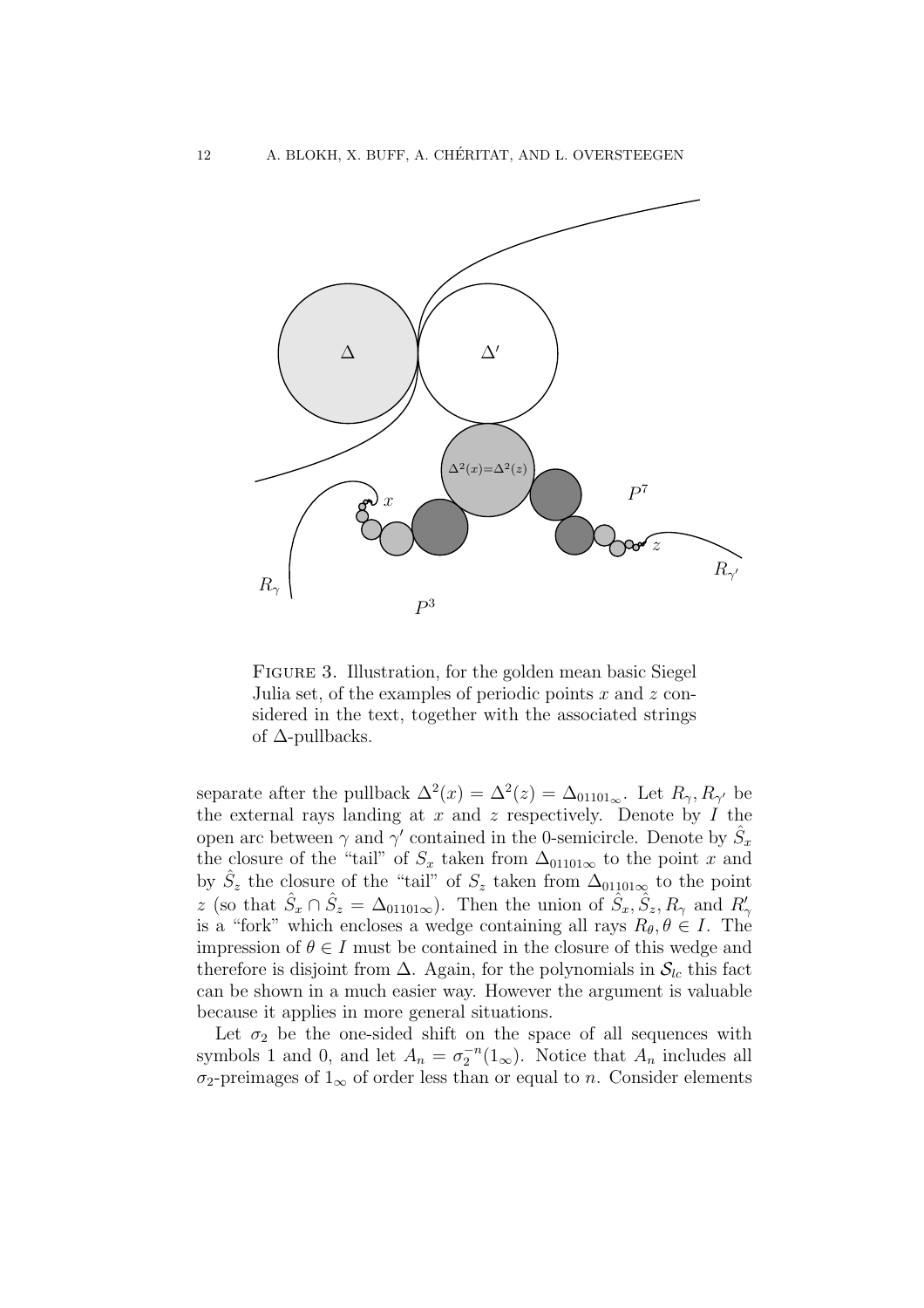of  $A_n$  as vertices of a graph connected by edges if and only if the  $\Delta'$ pullbacks with these itineraries intersect. Clearly, this makes  $A_n$  into a tree (if there is a loop in  $A_n$  then as before there must be points of J shielded from the infinity, a conradiction). From now on we always consider  $A_n$  endowed with the tree structure. Suppose that for each  $\overline{s} \in A_n$  a set  $M_{\overline{s}}$  is given and  $g: \cup M_{\overline{t}} \to \cup M_{\overline{t}}$  is a function such that 1)  $g(M_{\overline{s}}) \subset M_{\sigma_2(\overline{s})}$ , and 2)  $M_{\overline{s}} \cap M_{\overline{t}} \neq \emptyset$  if and only if  $\Delta_{\overline{s}} \cap \Delta_{\overline{t}} \neq \emptyset$ . Then we say that  $(g, \{M_{\overline{s}}, \overline{s} \in A_n\})$  has the same *(dynamical) intersection* pattern as  $\{\Delta_{\overline{s}}, \overline{s} \in A_n\}$ . It follows from the results of [BC06] (see below) that for certain basic Cremer polynomials  $f$  there is an invariant continuum M which plays the role of the Siegel disk  $\Delta$  above in the sense that the intersection pattern of  $M$  and all appropriately defined M'-pullbacks of order n and the intersection pattern of  $\Delta$  and all  $\Delta'$ pullbacks of order n are the same.

2.3. Basic Cremer polynomials. Let us introduce terminology and notation. Let  $P_{\alpha}(z) = e^{2\pi i \alpha} z + z^2$ . Clearly, the critical point of  $P_{\alpha}$  is  $c_{\alpha} = (-.5)e^{2\pi i \alpha}$ ; set  $M_{\alpha} = \omega(c_{\alpha})$  and call it the *critical limit set* of  $P_{\alpha}$ . It is well-known (see, e.g., [Mn93]) that if  $P_{\alpha}$  is a basic Cremer polynomial then its Cremer fixed point  $p_{\alpha}$  belongs to  $M_{\alpha}$ . The next lemma is obtained in [C05].

**Lemma 2.3** (Childers). If  $P_{\alpha}$  is a basic Cremer polynomial then the set  $M_{\alpha}$  is a continuum.

The construction in the next section aims at proving that certain Julia sets of positive area are solar. We need the following definition: an angle  $\theta$  is said to be of *bounded type* if there exists K such that in the continued fraction expansion  $[a_1, a_2, \ldots]$  of  $\theta$  we have  $a_i \lt K$  for all *i*. Consider the polynomial  $P_{\theta}(z)$  assuming that  $\theta$  is of bounded type. Then  $P_{\theta}$  has an invariant closed Siegel disk  $\Delta_{\theta}$ ,  $\partial \Delta_{\theta} = M_{\theta}$  is a simple closed curve and  $J_{P_{\theta}}$  is locally connected [Pet96]. For every N, define  $S_N$  as the set of all  $\theta$ 's with  $a_i \geq N, i = 1, 2, \ldots$ . Given two sets  $A, B$ let us denote by  $\partial[A, B]$  the number sup{dist $(a, B) : a \in A$ } (thus, if  $\partial[A, B] = \varepsilon$  then the set A is contained in the closed  $\varepsilon$ -neighborhood of  $B$ ). Theorem 2.4 is proven in [BC06]. The key tool in the proof is the use of Inou-Shishikura's results on near parabolic renormalization  $[IS]$ .

**Theorem 2.4** (Buff-Chéritat). There exists N such that for every  $\theta \in$  $\tilde{S}_N$  of bounded type and every  $\varepsilon > 0$  if  $\alpha \in \tilde{S}_N$  is sufficiently close to  $\theta$ then  $\partial [M_{\alpha}, \Delta_{\theta}] < \varepsilon$  and  $M_{\alpha} \neq J_{P_{\alpha}}$ . Moreover, there exist basic Cremer polynomials  $P_{\alpha}$  with  $\alpha \in \tilde{S}_N$  arbitrarily close to  $\theta$  and with positive area Julia sets.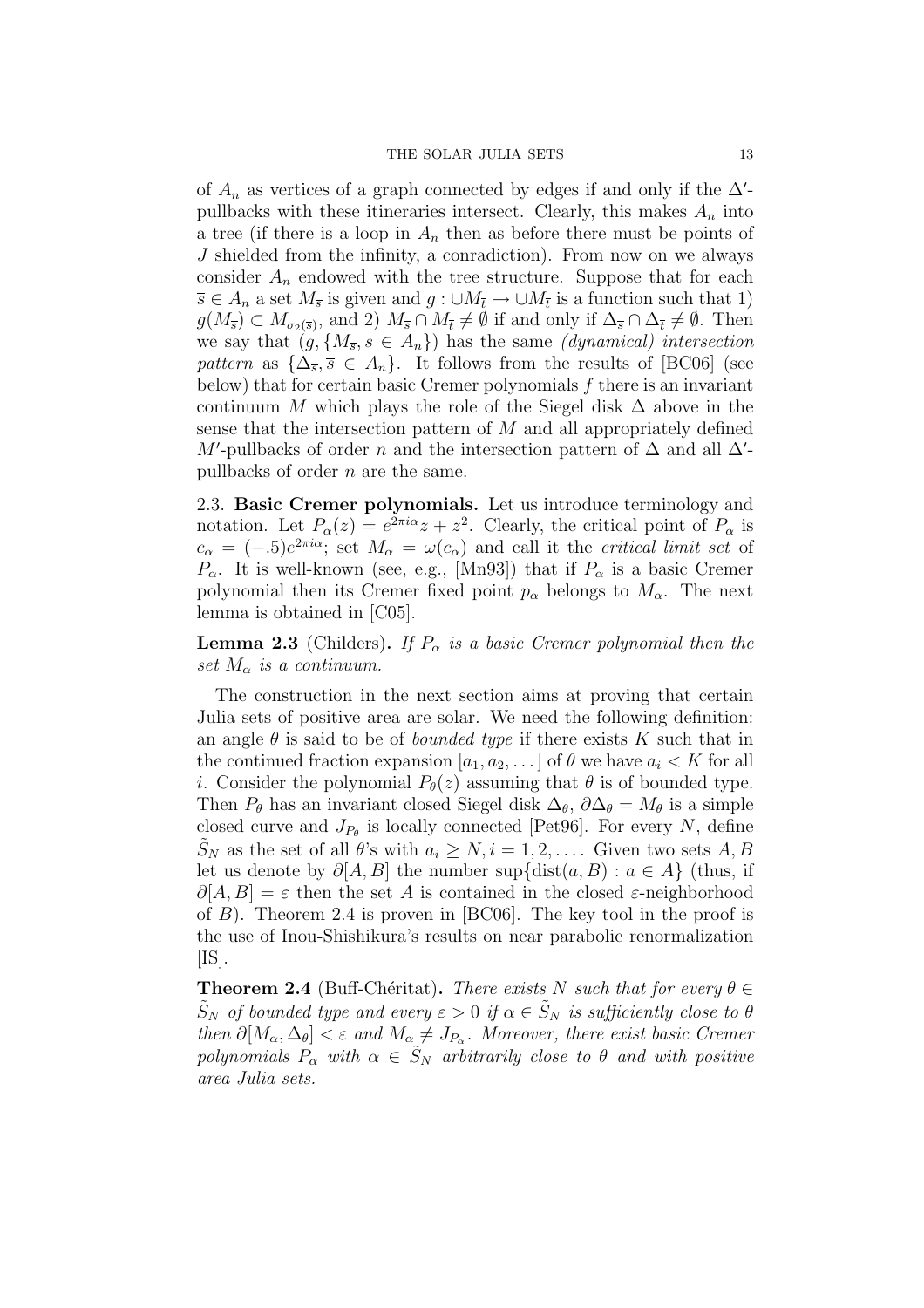In what follows we will use the notation introduced above.

#### 3. Main theorem

The aim of this section is to prove Theorem 1.2. From now on we fix N as in Theorem 2.4. For a polynomial  $P_{\alpha}$ , we denote by  $\psi_{\alpha}$ the involution which maps any z to the other preimage of  $P_{\alpha}(z)$ . Set  $\psi_{\alpha}(M_{\alpha}) = M'_{\alpha}$ . The following lemma uses self-explanatory notation.

**Lemma 3.1.** Given  $n, \theta \in \tilde{S}_N$  of bounded type, and  $\varepsilon > 0$  there exists a neighborhood U of  $\theta$  such that for any  $\alpha \in \tilde{S}_N \cap U$  we have  $P^i_\alpha(c_\alpha) \notin M'_\alpha, i \leq n$ , and there exists a collection of well-defined  $M'_\alpha$ pullbacks  $M_{\alpha,\overline{j}}, \overline{j} \in A_n$  by  $P_\alpha$  such that  $\partial[M_{\alpha,\overline{j}},\Delta_{\theta,\overline{j}}] < \varepsilon$  for any  $\overline{j} \in A_n$ and the  $M'_\text{\tiny \alpha}$ -pullbacks  $\{M_{\alpha,\bar{j}}, \bar{j} \in A_n\}$  have the same intersection pattern as  $\Delta'_{\theta}$ -pullbacks  $\{\Delta_{\theta,\overline{j}}, \overline{j} \in A_n\}.$ 

Proof. The proof is based upon Theorem 2.4 and continuity arguments. By Theorem 2.4,  $M'_\alpha$  is very close to  $\Delta'_{\theta}$  for  $\alpha \in \tilde{S}_N$  sufficiently close to  $\theta$ . Since  $P^i_{\theta}(c_{\theta}) \notin \Delta_{\theta}'$ , it follows then that  $P^i_{\alpha}(c_{\alpha}) \notin M'_{\alpha}, i \leq n$ for  $\alpha \in \tilde{S}_N$  sufficiently close to  $\theta$  (so that an *i*-th pullback of  $M'_\alpha$  is mapped 1-to-1 if  $i \leq n$ ). Moreover, by continuity and by Theorem 2.4 given an itinerary  $\bar{j} \in A_n$  we can correctly define  $M'_\text{\tiny \alpha}$ -pullbacks  $M_{\text{\tiny \alpha},\bar{j}}$ by  $P_{\alpha}$  corresponding to  $\Delta_{\theta}^{\prime}$ -pullbacks  $\Delta_{\theta,\bar{j}}$  by  $P_{\theta}$  and guarantee that 1)  $\partial[M_{\alpha,\bar{j}},\Delta_{\theta,\bar{j}}]<\varepsilon$  for any  $\bar{j}\in A_n$ , and hence 2) for two itineraries  $\overline{s} \in A_n, \overline{t} \in A_n$  if  $\Delta_{\theta, \overline{s}} \cap \Delta_{\theta, \overline{t}} = \emptyset$  then  $M_{\alpha, \overline{s}} \cap M_{\alpha, \overline{t}} = \emptyset$ . Let us show that if  $\Delta_{\theta,\bar{s}} \cap \Delta_{\theta,\bar{t}} \neq \emptyset$  then  $M_{\alpha,\bar{s}} \cap M_{\alpha,\bar{t}} \neq \emptyset$ . Observe that since  $A_n$ is a tree then if we remove the edge in  $A_n$  connecting  $\bar{s}$  and  $\bar{t}$  then  $A_n$ falls into two trees,  $A_{\overline{s}}$  and  $A_{\overline{t}}$ . Now, it is easy to see that the union of all pullbacks  $M_{\alpha,\bar{r}}$ ,  $\bar{r} \in A_n$  is the set  $P_{\alpha}^{-n}(M_{\alpha})$  which is connected because the entire orbit of  $c_{\alpha}$  is contained in  $M_{\alpha}$  ( $c_{\alpha}$  is recurrent for  $P_{\alpha}$ and  $M_{\alpha} = \omega(c_{\alpha})$ . On the other hand suppose that  $M_{\alpha,\bar{s}} \cap M_{\alpha,\bar{t}} = \emptyset$ . Then the unions  $M_{\alpha,A_{\overline{s}}} = \cup_{\overline{i} \in A_{\overline{s}}} M_{\alpha,\overline{i}}$  and  $M_{\alpha,A_{\overline{t}}} = \cup_{\overline{i} \in A_{\overline{t}}} M_{\alpha,\overline{i}}$  are disjoint because they could only intersect over  $M_{\alpha,\bar{s}} \cap M_{\alpha,\bar{t}}$  which is empty. This contradiction shows that  $M_{\alpha,\bar{s}} \cap M_{\alpha,\bar{t}} \neq \emptyset$  as desired.  $\Box$ 

We are now ready to prove Theorem 1.2. However it will be convenient to first prove a simple technical lemma.

**Lemma 3.2.** Let P be a basic Cremer polynomial and  $K \subset J$  be a continuum such that for some  $k > 0$  we have that  $P^{-k}(K) \cap K \neq \emptyset$ and  $P^{i}(c) \notin P^{k}(K)$  for any  $i \geq 0$ . Then there exists a unique sequence  $K(0) = K, K(-1), \ldots$  of K pullbacks by  $P^k$  such that  $K(-i) \cap K(-i-1)$ 1)  $\neq$  Ø and  $P^k(K(-i-1)) = K(-i)$  for all  $i ≥ 0$ . Moreover, if  $P^{2k}(K)$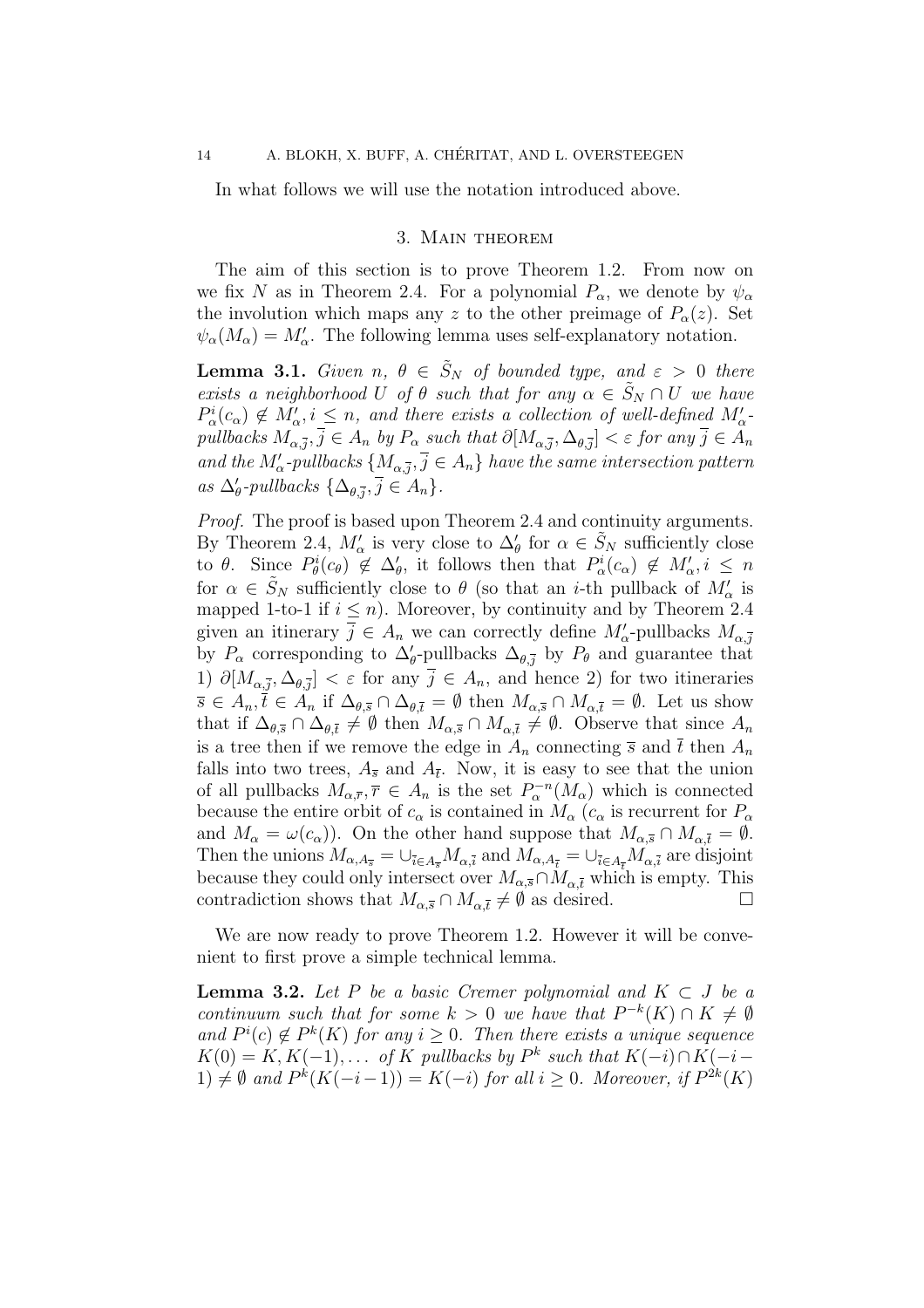is disjoint from K then in the sequence of sets  $P^{2k}(K)$ ,  $P^{k}(K)$ ,  $K$ ,... non-empty intersections are only possible between two consecutive sets.

*Proof.* Since  $J$  is a non-separating one-dimensional continuum,  $J$  is a tree-like continuum (i.e., for each  $\varepsilon > 0$  there exists a map  $\phi : J \to T$ where T is a finite tree such that for each  $t \in T$  the diameter of  $\phi^{-1}(t) < \varepsilon$ ). Since  $P^i(c) \notin K$  then it is clear that for every i the family of K-pullbacks by  $P^k$  consists of  $2^{ki}$  pairwise disjoint continua contained in J. Since  $P^{-k}(K) \cap K \neq 0$ , there exists a K-pullback  $K(-1)$  of order 1 by  $P^k$  non-disjoint from K. Such pullback is unique. Indeed, otherwise there exists another  $K$ -pullback  $K'$  of order 1 by  $P^k$  which is not disjoint from K. Set  $K(-1) \cup K \cup K' = Y$ . Then  $P^k|_Y$  is not 1-to-1 which implies by [H96] that  $P^k|_Y$  has a critical point  $y \in Y$ . This means that for some  $j, 0 \le j \le k-1$  we have  $P^j(y) = c$ . If  $y \in K(-1) \cup K'$  then this implies that  $P^{2k-j}(c) \in P^k(K)$ , a contradiction to the assumptions. On the other hand, if  $y \in K$  then  $P^{k-j}(c) \in P^k(K)$ , again a contradiction to the assumptions. Hence such point  $y \in Y$  does not exist, and  $K(-1)$  is unique. Since  $K(-1)$ clearly satisfies the same assumptions as  $K$  itself we see that the desired sequence of pullbacks of  $K$  exists and is unique.

Suppose that  $P^{2k}(K) \cap K = \emptyset$ . Then  $P^{k}(K) \cap K(-1) = \emptyset$  and for any  $i \geq 0$  we have  $K(-i) \cap K(-i-2) = \emptyset$  (otherwise we apply the appropriate power of  $P^k$  to get a contradiction). Let us show that then  $K(-j) \cap P^{2k}(K) = \emptyset$  for any  $j \geq 0$ . Indeed, otherwise choose the minimal such j that  $K(-j) \cap P^{2k}(K) \neq \emptyset$ . Then  $j \geq$ 1 and by the choice of  $j$  the only non-empty intersections among sets  $P^{2k}(K), P^{k}(K), K, \ldots, K(-j)$  are intersections among consecutive pullbacks and the intersection  $K(-j) \cap P^{2k}(K) \neq \emptyset$ . Set  $P^{2k}(K) \cup$  $P^{k}(K) \cup \cdots \cup K(-j+1) = E$ . Then

$$
E \cap K(-j) = [P^{2k}(K) \cap K(-j)] \cup [K(-j+1) \cap K(-j)]
$$

is disconnected as the union of two disjoint non-empty continua. However all continua are contained in a non-separating continuum J with empty interior. Hence the intersection of any two sub-continua of J must be connected. It follows that  $K(-j) \cap P^k(K) = \emptyset$  for any  $j \geq 1$ as desired.  $\Box$ 

To prove Theorem 1.2 we need the following construction. Choose two  $P_{\theta}$ -periodic points u and v of periods k and l respectively. Then depending on their itineraries the strings  $S_u, S_v$  of  $\Delta'_{\theta}$ -pullbacks will have a few common pullbacks and then, starting at the last common pullback, will consist of two pairwise disjoint sequences of pullbacks.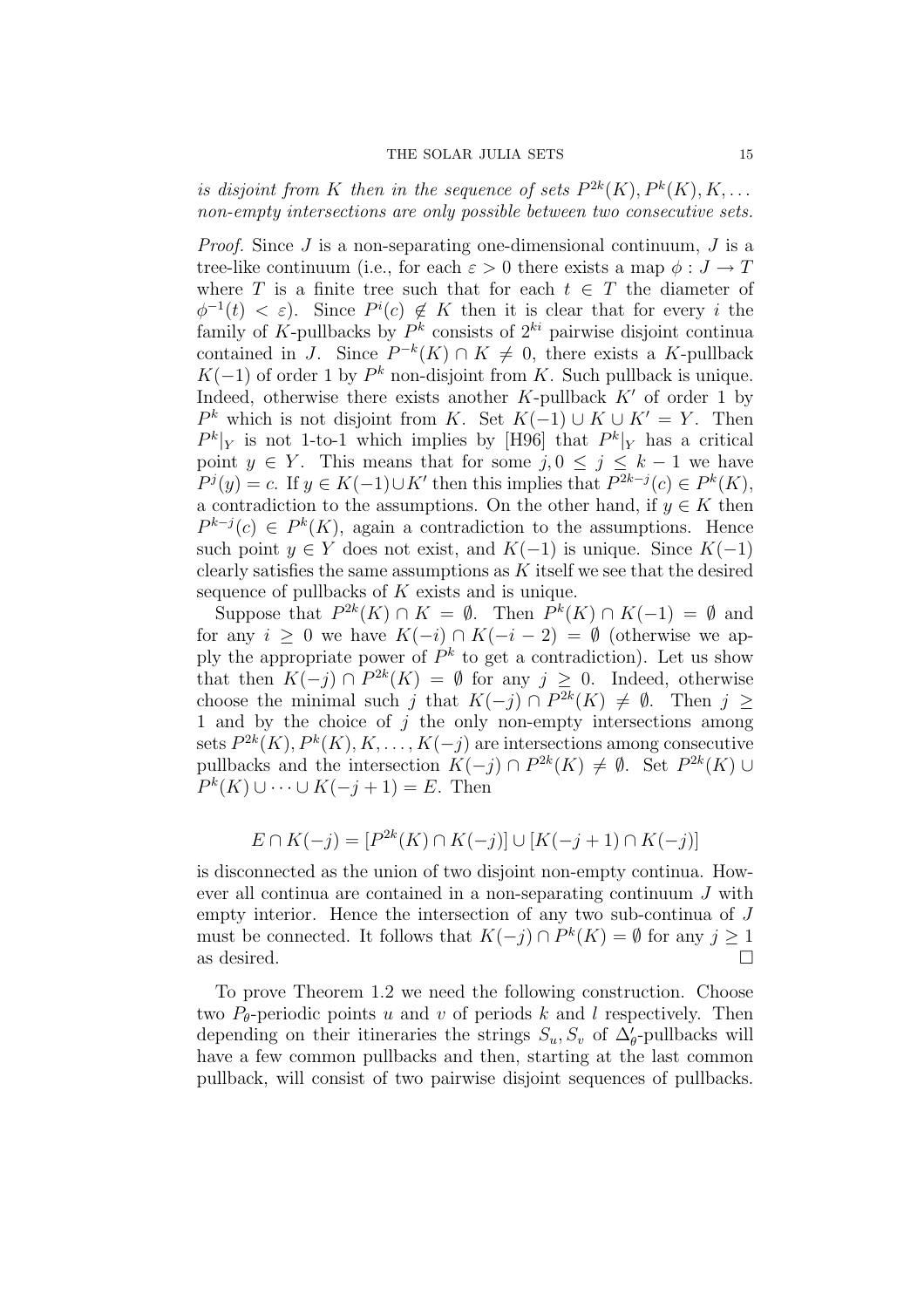Clearly, the points u and v can be chosen so that the strings  $S_u$  and  $S_v$  have at least two common  $\Delta'_{\theta}$ -pullbacks. For example, if  $u = x$  has itinerary  $\{011\}_{\infty}$  and  $v = z$  has itinerary  $\{0110111\}_{\infty}$  then the strings  $S_x$  and  $S_z$  have two pullbacks  $\Delta'_{\theta} = \Delta_{\theta,01_{\infty}}$  and  $\Delta_{\theta,01101_{\infty}}$  in common, yet from the third pullback on the strings  $S_x$  and  $S_z$  are disjoint. In any case, and this is important for what follows, the last common pullback of the strings  $S_x$  and  $S_z$  is  $\Delta_{\theta,01101_{\infty}}$ , and it is disjoint from  $\Delta_{\theta}$ .

Let us assume that the basic length of  $S_u$  is w, the basic length of  $S_v$  is q, and the initial finite string F, common to both  $S_u$  and  $S_v$ , consists of  $m \geq 2 \Delta_{\theta}$ -pullbacks. For simplicity and without loss of generality assume that  $m < \min(w, q)$ . Denote the last common  $\Delta_{\theta}$ -pullback in F by L. Consider w  $\Delta_{\theta}$ -pullbacks in  $S_u$  immediately following F and denote their union by  $\hat{F}_u$ ; also, denote the union of w  $\Delta_{\theta}$ -pullbacks in  $S_u$  immediately following  $\hat{F}_u$  by  $F_u$ . Similarly, consider  $q \Delta_{\theta}$ -pullbacks in  $S_v$  immediately following F and denote their union by  $\hat{F}_v$ ; also, denote the union of q  $\Delta_{\theta}$ -pullbacks in  $S_v$  immediately following  $\hat{F}_v$  by  $F_v$ . By Lemma 3.2 there exists a string of  $F_u$ -pullbacks by  $P_{\theta}^{k} F_{u}(0) = F_{u}, F_{u}(-1), \ldots$  such that  $S_{u} = F \cup \tilde{F}_{u} \cup (\cup_{i=0}^{\infty} F_{u}(-i))$ and a string of  $F_v$ -pullbacks by  $P^l_{\theta}$   $F_v(0) = F_v, F_v(-1), \dots$  such that  $S_v = F \cup \hat{F}_v \cup (\cup_{i=0}^{\infty} F_v(-i)).$ 

Set  $n = m + 3k + 3l$ . We choose  $\alpha \in \tilde{S}_N$  very close to  $\theta$  so that a few conditions are satisfied. By Theorem 2.4 we may assume that the area of  $J(P_\alpha)$  is positive and that  $P_\alpha$  is a basic Cremer polynomial. We use Lemma 3.1 to guarantee that  $\partial[M_{\alpha}, \Delta_{\theta}]$  is so small that the first *n* iterates of  $c_{\alpha}$  avoid  $M'_{\alpha}$  (so that  $M'_{\alpha}$ -pullbacks by  $P_{\alpha}$  of order at most n map to  $M'_\alpha$  univalently), all  $M'_\alpha$ -pullbacks by  $P_\alpha$  of order n are very close to the corresponding  $\Delta'_{\theta}$ -pullbacks by  $P_{\theta}$  and the intersection patterns of  $\Delta'_{\theta,\bar{i}}, \bar{i} \in A_n$  and  $M'_{\alpha,\bar{i}}, \bar{i} \in A_n$  are the same. Hence we may talk about the strings  $F^{\alpha}$ ,  $\hat{F}_{u}^{\alpha}$ ,  $\hat{F}_{v}^{\alpha}$ ,  $F_{u}^{\alpha}$ ,  $F_{v}^{\alpha}$  of  $M'_{\alpha}$ -pullbacks by  $P_{\alpha}$  which correspond to the strings  $\tilde{F}, \tilde{F}_u, \tilde{F}_v, \tilde{F}_u, \tilde{F}_v$ , and all the sets  $\tilde{F}^\alpha, \tilde{F}^\alpha_u, \tilde{F}^\alpha_v, F^\alpha_u, F^\alpha_v$  are continua. Denote by  $L^{\alpha}$  the  $M'_{\alpha}$ -pullback corresponding to the  $\Delta'_{\theta}$ pullback L. Recall that since  $m \geq 2$  then  $L \cap \Delta_{\theta} = \emptyset$  and hence (by the choice of  $\alpha$ ) we may assume that  $M_{\alpha} \cap (L^{\alpha} \cup \hat{F}_{u}^{\alpha} \cup \hat{F}_{v}^{\alpha}) = \emptyset$ .

Consider the set  $F_u^{\alpha}$ . Then  $P_{\alpha}^k(F_u^{\alpha}) = \hat{F}_u^{\alpha}$  is disjoint from  $M_{\alpha} = \omega(c_{\alpha})$ and hence  $P^i_{\alpha}(c_{\alpha}) \notin P^k_{\alpha}(F^{\alpha}_u)$  for any  $i \geq 0$ . On the other hand, by the choice of *n* we have that  $P^{-k}(F_u^{\alpha}) \cap F_u^{\alpha} \neq \emptyset$ . Hence by Lemma 3.2 there is a sequence of  $F_u^{\alpha}$ -pullbacks  $F_u^{\alpha} = F_u^{\alpha}(0), F_u^{\alpha}(-1), \dots$  by  $P_{\alpha}^k$ . Observe that  $F_u^{\alpha}$  is disjoint from  $P^{2k}(F_u^{\alpha})$  by the choice of  $\alpha$  (clearly,  $P^{2k}(F_u^{\alpha}) = P_{\alpha}^k(\hat{F}_u^{\alpha})$  is the string of  $M'_{\alpha}$ -pullbacks by  $P_{\alpha}^k$  connecting  $L^{\alpha}$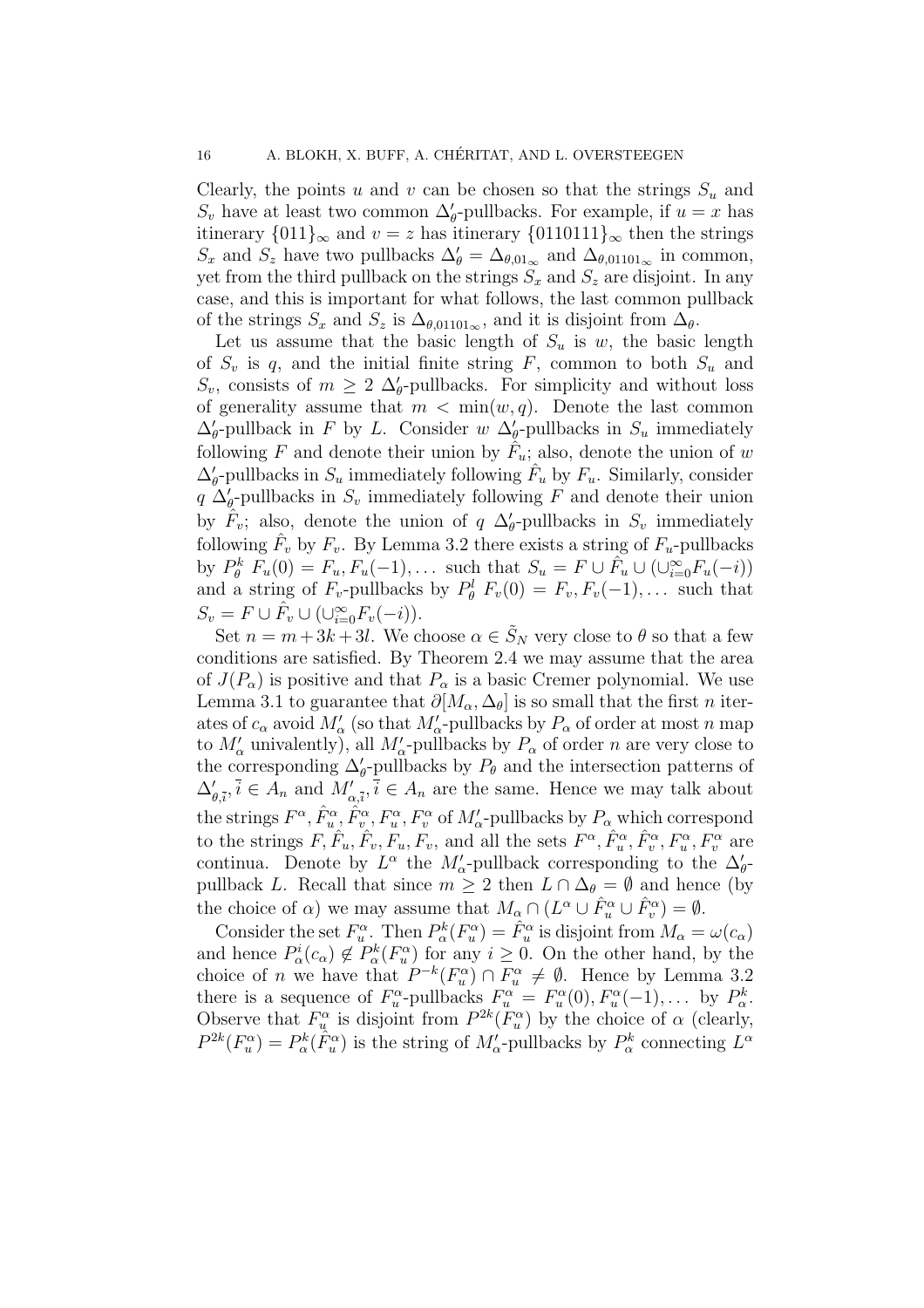and  $M_{\alpha}$  united with  $M_{\alpha}$  itself). By Lemma 3.2 we conclude that the set

$$
\hat{F}_u^{\alpha} \cup \bigcup_{i=0}^{\infty} F_u^{\alpha}(-i) = Q_u^{\alpha}
$$

is a chain of "concatenated" continua such that intersections among them are only possible between  $\hat{F}_u^{\alpha}$  and  $F_u^{\alpha} = F_u^{\alpha}(0)$  and between two consecutive pullbacks of  $F_u^{\alpha}$ .

Analogous claims can be proven for  $\hat{F}_v^{\alpha}$  and  $F_v^{\alpha}$ . For the corresponding pullbacks of  $F_v^{\alpha}$  we use similar notation and get the set

$$
\hat{F}_v^{\alpha} \cup \bigcup_{i=0}^{\infty} F_v^{\alpha}(-i) = Q_v^{\alpha},
$$

a chain of "concatenated" continua such that intersections among them are only possible between  $\hat{F}_v^{\alpha}$  and  $F_v^{\alpha} = F_v^{\alpha}(0)$  and between two consecutive pullbacks of  $F_v^{\alpha}$ .

It is easy to see that the sets  $Q_u^{\alpha}$  and  $Q_v^{\alpha}$  are disjoint. Indeed, suppose otherwise. Then we can choose minimal r, s such that  $F_u^{\alpha}(-r) \cap$  $F_v^{\alpha}(-s) \neq \emptyset$ . It follows that  $r > 1$  and  $s > 1$ . Then the continua  $X = L^{\alpha} \cup (\cup_{i=0}^{r} F^{\alpha}_{u}(-i))$  and  $Y = L^{\alpha} \cup (\cup_{i=0}^{s} F^{\alpha}_{v}(-i))$  have a disconnected intersection (it consists of  $L^{\alpha}$  and a non-empty compact set  $F_u^{\alpha}(-r) \cap F_v^{\alpha}(-l)$  disjoint from  $L^{\alpha}$ ) despite the fact that they both are contained in the Julia set  $J(P_\alpha)$  (recall that the Julia sets of basic Cremer polynomials are non-separating continua with empty interior).

Since  $M_\alpha \cap (\hat{F}_u^{\alpha} \cup \hat{F}_v^{\alpha}) = \emptyset$  by the choice of  $\alpha$  then by the Shrinking Lemma [LM97] we know that  $\text{diam}(F_u^{\alpha}(-i)) \to 0$  as  $i \to \infty$  (i.e.,  $F_u^{\alpha}(-i), i = 0, 1, \ldots$  is a null-sequence). Hence by continuity any limit point *a* of this sequence of sets is  $P^k_\alpha$ -fixed. Since there are finitely many  $P^k_{\alpha}$ -fixed points while the set of all limit points of the sequence of sets  $F_u^{\alpha}(-i), i = 0, 1, \ldots$  is connected (recall, that this sequence of sets is a chain of "concatenated" continua) we conclude that the sequence  $F_u^{\alpha}(-i), i = 0, 1, \ldots$  converges to a  $P_{\alpha}^k$ -fixed point which we will denote by u'. Similarly, the sequence  $F_v^{\alpha}(-i)$ ,  $i = 0, 1, \ldots$  converges to a  $P_{\alpha}^l$ fixed point which we will denote by  $v'$ .

Let us study possible intersections between some of these sets. Set  $Z = P^k_\alpha(\hat{F}^\alpha_u) = P^l_\alpha(\hat{F}^\alpha_v)$  (Z is the string of pullbacks of  $M'_\alpha$  connecting  $L^{\alpha}$  and  $M_{\alpha}$ , united with  $M_{\alpha}$ ). Lemma 3.2 implies that

 $[Z\cup \hat F_u^\alpha]\cap Q_u^\alpha=\hat F_u^\alpha$ 

and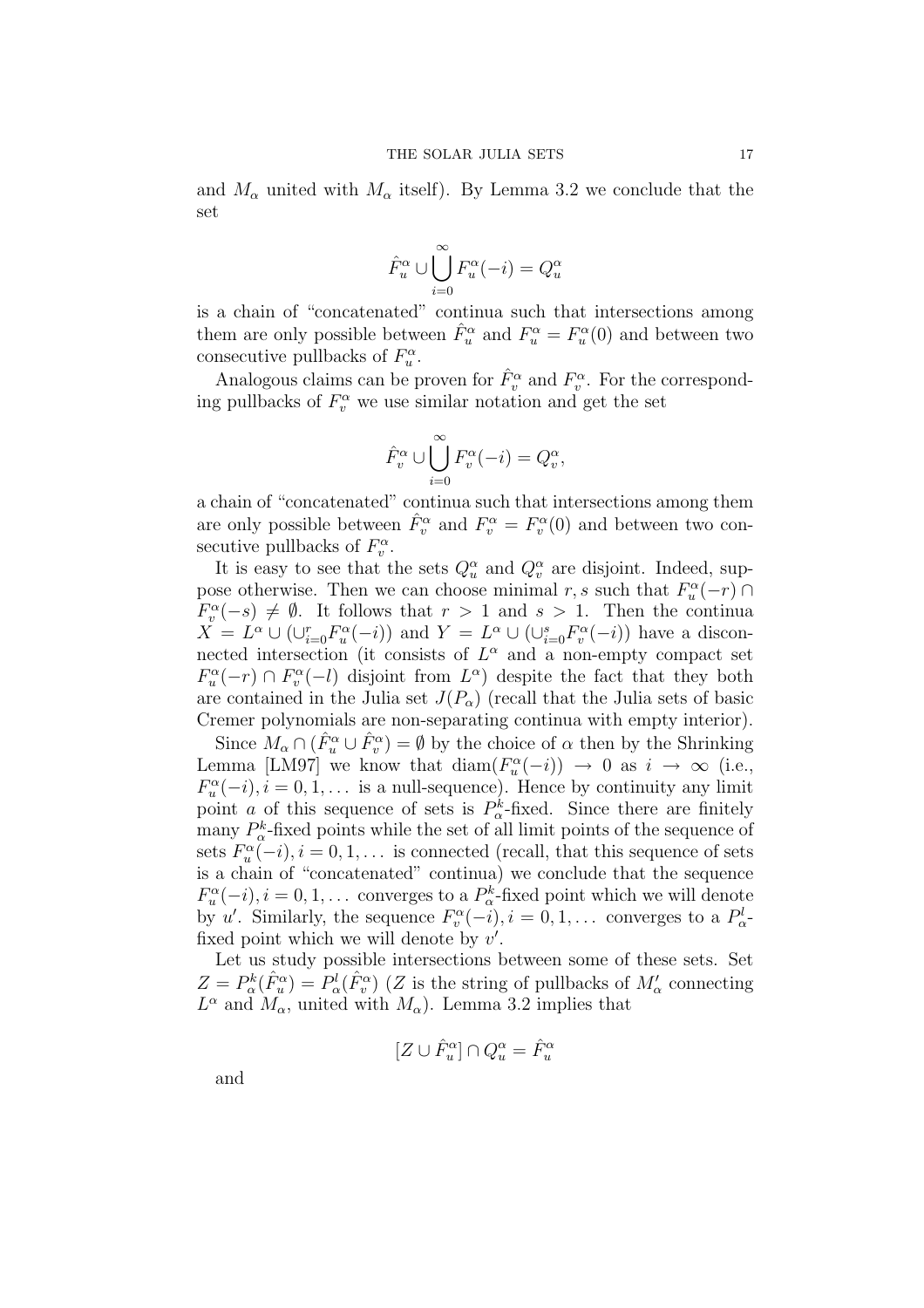$$
[Z\cup \hat F_v^\alpha]\cap Q_v^\alpha=\hat F_v^\alpha.
$$

Let us show that  $u' \notin Z \cup Q_u^{\alpha}$ . Indeed, since u' is a  $P^k$ -fixed point then  $u' \notin Q_u^{\alpha}$  because of the way sets  $F_u^{\alpha}(-i), i \geq 0$  intersect. Suppose that  $u' \in Z$  and consider two continua,  $X = \overline{Q_u^{\alpha}}$  and  $Y = Z \cup \hat{F}_u^{\alpha}$ . It follows that their intersection  $X \cap Y = \{u'\} \cup \mathring{F}_u^{\alpha}$  is disconnected, a contradiction. Thus,  $u' \notin Z \cup Q_u^{\alpha}$ . Similarly we can show that  $v' \notin Z \cup Q_v^{\alpha}$ . Analogous arguments show that since the continua  $\overline{Z \cup Q_u^{\alpha}}$ and  $\overline{Z \cup Q_v^{\alpha}}$  must have a connected intersection then  $u' \notin Q_v^{\alpha}, v' \notin Q_v^{\alpha}$ and  $u' \neq v'$ . Finally, since by the construction  $M_{\alpha} \cap (L^{\alpha} \cup \hat{F}_{u}^{\alpha} \cup \hat{F}_{v}^{\alpha}) = \emptyset$ then  $M_{\alpha} \cap \overline{L^{\alpha} \cup Q_{u}^{\alpha} \cup Q_{v}^{\alpha}} = \emptyset$  (notice that by the above  $u', v' \notin M_{\alpha}$ .

Let  $R_{\gamma}$  be the external ray for  $P_{\alpha}$  landing at u' and  $R_{\beta}$  be the external ray for  $P_{\alpha}$  landing at v'. The above implies that the union

# $\overline{L_{\alpha}\cup Q^{\alpha}_u\cup Q^{\alpha}_v}\cup R_{\gamma}\cup R_{\beta}$

cuts the plane into two open half-planes  $W$  and  $H$ , one of which (say, W) contains  $M_{\alpha}$  (and therefore the Cremer point  $p_{\alpha}$  of  $P_{\alpha}$ ). Choose any external angle  $\tau$  whose external ray  $R_{\tau}$  is contained in H. Then it follows that the impression of  $R_{\tau}$  is contained in  $\overline{L_{\alpha} \cup Q_{u}^{\alpha} \cup Q_{v}^{\alpha}}$  and hence does not contain  $p_{\alpha}$ . By Theorem 1.1 this implies that  $J(P_{\alpha})$  is a solar Julia set which completes the proof of Theorem 1.2.

### **REFERENCES**

- [BO06a] A. Blokh and L. Oversteegen, The Julia sets of quadratic Cremer polynomials, Topology and its Appl., 153 (2006), 3038–3050.
- [BO06b] A. Blokh and L. Oversteegen, Monotone maps of Cremer Julia sets, preprint (2006).
- [BC06] X. Buff, A. Chéritat, *Quadratic Julia sets with positive area*, preprint arXiv:math/0605514v2 (2008).
- [BS94] S. Bullett and P. Sentenac, Ordered orbits of the shift, square roots, and the devill's staircase, Math. Proc. Camb. Phil. Soc. 115 (1994), pp. 451–481.
- [C01] A. Chéritat, Recherche densembles de Julia de mesure de Lebesgue positive, Thesis, Orsay (2001).
- [CMR05] D. Childers, J. Mayer and J. Rogers, Jr., Indecomposable continua and the Julia sets of polynomials, II, Topology and its Applications 153 (2006), no. 10, 1593–1602.
- [C05] D. Childers, Are there critical points on the boundaries of mother hedgehogs, to appear.
- [DH85] A. Douady, J. H. Hubbard, Étude dynamique des polynômes complexes I, II Publications Mathématiques d'Orsay 84-02 (1984), 85-04 (1985).
- [GMO99] J. Grispolakis, J. Mayer, and L Oversteegen, Building Blocks for Julia sets, Trans. Amer. Math. Soc. 351 (1999), no. 3, 1171–1201.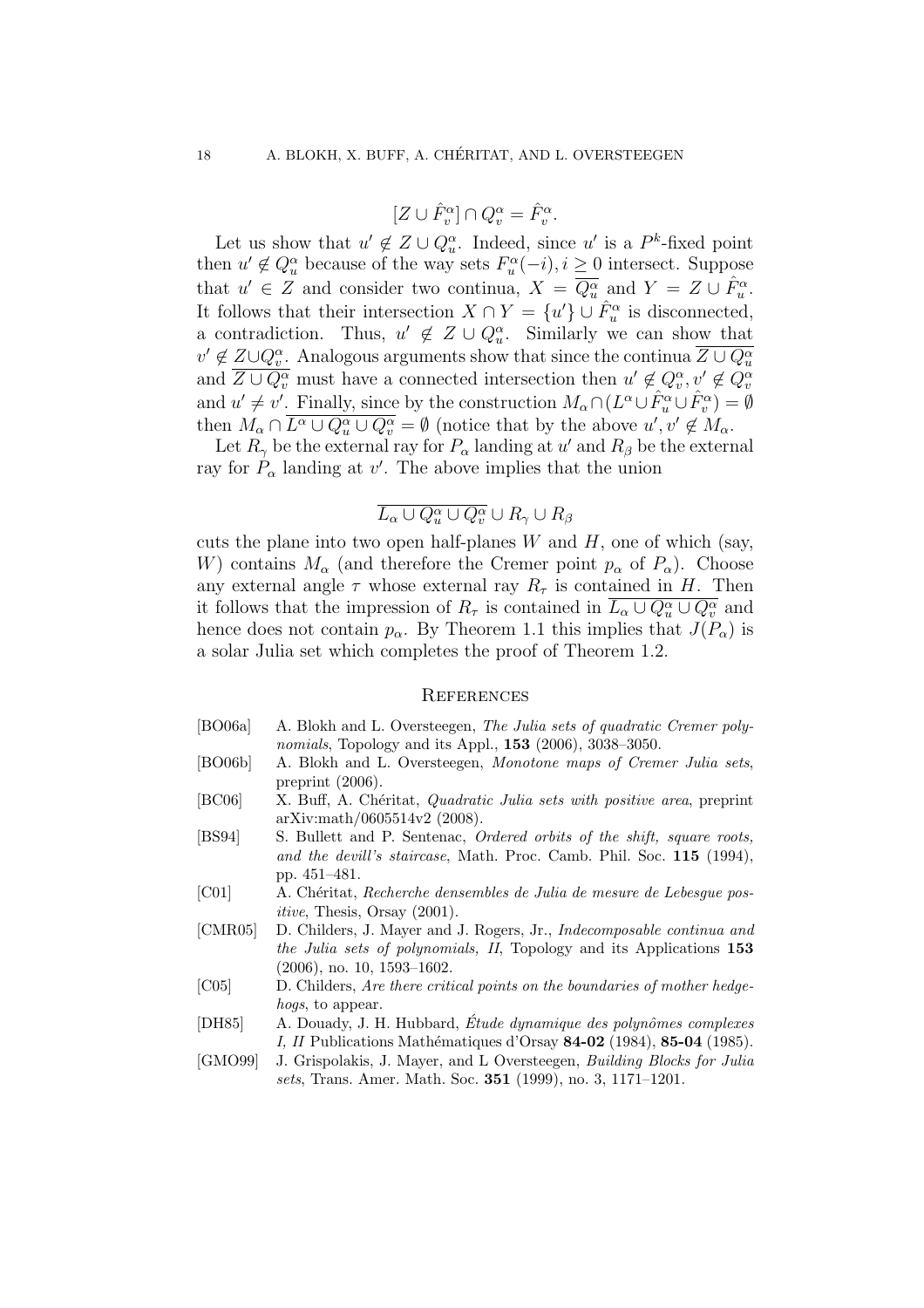- [H96] J. Heath, Each locally one-to-one map from a continuum onto a tree-like continuum is a homeomorphism, Proc. Amer. Math. Soc. 124 (1996), 2571–2573.
- [IS] H. Inou, M. Shishikura, The renormalization for parabolic fixed points and their perturbation, in preparation
- [K00] J. Kiwi, Non-accessible critical points of Cremer polynomials, Erg. Th. and Dyn. Sys. 20 (2000), 1391–1403.
- [K04] J. Kiwi, Real laminations and the topological dynamics of complex polynomials, Advances in Math. 184 (2004), no. 2, 207–267.
- [LM97] M. Lyubich, Y. Minsky, Laminations in holomorphic dynamics, J. Differential Geom. 47 (1997), no. 1, 17–94.
- [MR93] J. Mayer and J. Rogers, Jr., Indecomposable continua and the Julia sets of polynomials, Proc. Amer. Math. Soc. 117 (1993), no. 3, 795–802.
- [Mn93] R. Mañé, On a theorem of Fatou, Bol. Soc. Bras. Mat. 24 (1993), 1-11.
- [McM94] C. T. McMullen, Complex dynamics and renormalization, Annals of Mathematical Studies 135, Princeton University Press, Princeton, NJ (1994).
- [McM98] C. T. McMullen, Self-similarity of Siegel disks and Hausdorff dimension of Julia sets, Acta Math., 180 (1998), pp. 247-292.
- [Mil00] J. Milnor, Dynamics in one complex variable, 2nd edition, Vieweg, Wiesbaden (2000).
- [Mun00] J. R. Munkres, *Topology*, 2nd edition, Prentice-Hall, Inc. (2000).
- [Per94] R. Perez-Marco, Topology of Julia sets and hedgehogs, Publications Mathématiques d'Orsay 94-48 (1994).
- [Per97] R. Perez-Marco, Fixed points and circle maps, Acta Math. 179 (1997), pp. 243–294.
- [Pet96] C. L. Petersen, Local connectivity of some Julia sets containing a circle with an irrational rotation, Acta Math. 177 (1996), no. 2, pp. 163–224.
- [Pom92] Ch. Pommerenke, Boundary behavior of conformal maps, Springer-Verlag, Berlin Heidelberg (1992).
- [SZ99] D. Schleicher, S. Zakeri, On biaccessible points in the Julia set of a Cremer quadratic polynomial, Proc. Amer. Math. Soc. 128 (1999), pp. 933–937.
- [Sor98] D. Sørensen, Describing quadratic Cremer polynomials by parabolic perturbations, Erg. Th. and Dyn. Sys., 18 (1998), pp. 739–758.
- [Sul83] D. Sullivan, Conformal dynamical systems, Springer Lecture Notes in Mathematics, 1007 (1983), 725–752.
- [Yoc95] J. C. Yoccoz, *Petits diviseurs en dimension 1*, Asterisque 231 (1995).
- [Zak00] S. Zakeri, *Biaccessibility in quadratic Julia sets*, Erg. Th. and Dyn. Sys., 20 (2000), pp. 1859–1883.

(A. Blokh and L. Oversteegen) Department of Mathematics, University of Alabama at Birmingham, Birmingham, AL 35294-1170, USA